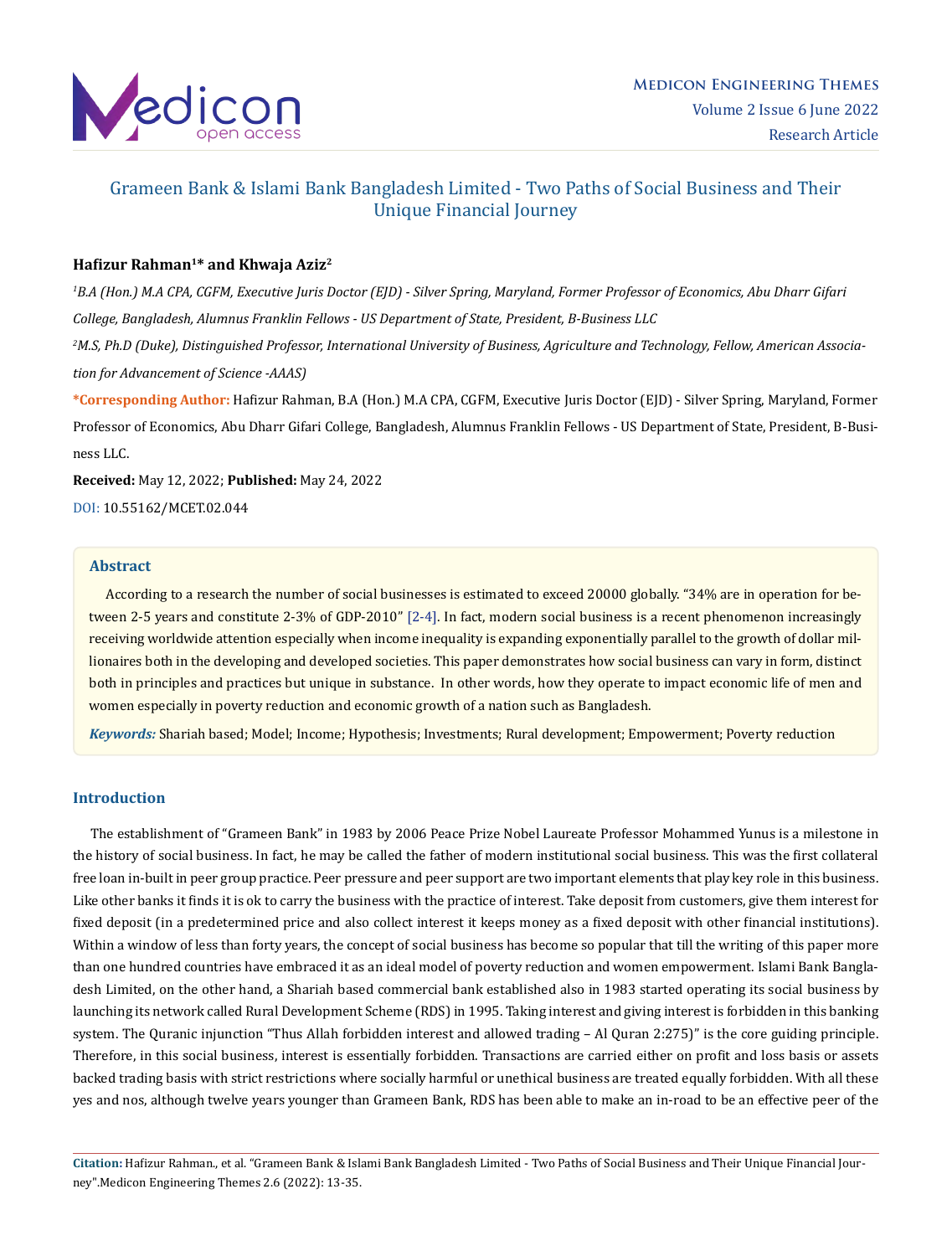Grameen Bank empowered by its parent Islami Bank Bangladesh Limited (IBBL). In its 2019 Annual reports IBBL mentioned that RDS is taking numerous micro projects even so small such as "setting up tube-well, sanitary latrine. Quard-al-hasana (good-will debt with no interest) is also provided for rehabilitation purposes on account of natural and social disasters up to Tk.10, 000/- (\$118) and rehabilitation of the hardcore poor who are not the members of RDS under welfare activities up to Tk.5, 000/- (\$59)".

#### **Reviews the related literature and proposed relationships in the conceptual model**

 "With a weak economy, overcrowded cities, a high exposure to catastrophic weather, Bangladesh has remained one of the least developed countries (LDCs) in the world, and has received more than \$30 billion in international assistance over the past three decades. However, Bangladesh is also the birthplace of the Grameen Bank, one of the great success stories in third world development". Observed Scott Kohler, Ford Foundation 1976 - ([https://cspcs.sanford.duke.edu/sites/default/files/descriptive/grameen\\_bank.pdf\)](https://cspcs.sanford.duke.edu/sites/default/files/descriptive/grameen_bank.pdf).

 Third Islamic summit conference 25-28 January 1981 - mandated that "Islamic countries should develop a separate banking system of their own in order to facilitate their trade and commerce''.

 UNDP-2017 - In "Scaling up Islamic Microfinance in Bangladesh through the Private Sector" UNDP report referred to a World Bank study that mentions" that there are more than one million small businesses in Bangladesh as potential borrowers, but only 7 percent of them have access to formal financial institutions. IBBL created this programme in order to capture this market and to address the gap that the government, conventional MFIs and NGOs failed to address".

 Chakraborty: (2015) observed a "new silver lining" and an "increasing performance efficiency" in his "Financial Performance Analysis of Islamic Banks in Bangladesh: A Case Study on Islami Bank Bangladesh Limited (IBBL)" after evaluating IBBL operational activities in terms of productivity ratio, solvency ratio, quick ratio and similar other performance indicators.

 Hossain: (2017) remarked that "level of trust and confidence of the people of Bangladesh is increasing in Islamic banks with the passage of time similar other performance indicators and manifestation of a positive attitude of the people for considering Islamic financial products as alternate and viable financing options".

 Ana Maria Moreno (2010) - in the Honors Theses Paper Maria Moreno remarked in the conclusion "although Grameen-like microfinance may not be a panacea for global poverty alleviation, given its limitations, the success of the Grameen Bank has nevertheless demonstrated that microfinance can be an effective development tool." that provides new food for thought about finding an alternate like Islami Bank Bangladesh Limited (IBBL) that has been operating its Rural Development schemes.

 Habib Ahmed (2002) - Ahmed inferred that Islamic Microfinance institutions (MFIs) are financing the poorest, as a result extreme poor are integrated in the financing model by integrating the Zakat principle.

#### **Methodology, Design of the study and Data collection Procedure**

 The study is based on secondary data primarily of company annual reports, annual audited financials posted in their respective websites on the internet for the period from 2009 -2019. The large body of data has been taken in order to verify data integrity for comparison and underlying analysis. Besides, other public research literature, interview with past & present IBBL executives, desk-visits and author's personal experience. The study is designed on the following hypothesis:

*Hypothesis 1:* Observed relationships in Financial Performance between Islami Bank Bangladesh Ltd - (IBBL) & Grameen Bank (GB) are reliable & statistically significant i.e P-value is less than 0.05 in a paired t-test. A paired t-test has been selected as it shows the difference between two variables for the same subject where Pearson's correlation confirms that there exists a linear (direct) relationship between variables. A one-tailed test is selected that under a statistical hypothesis test set up the sample mean would be higher or lower than the population mean, but not both.

**Citation:** Hafizur Rahman., et al. "Grameen Bank & Islami Bank Bangladesh Limited - Two Paths of Social Business and Their Unique Financial Journey".Medicon Engineering Themes 2.6 (2022): 13-35.

 $\overline{14}$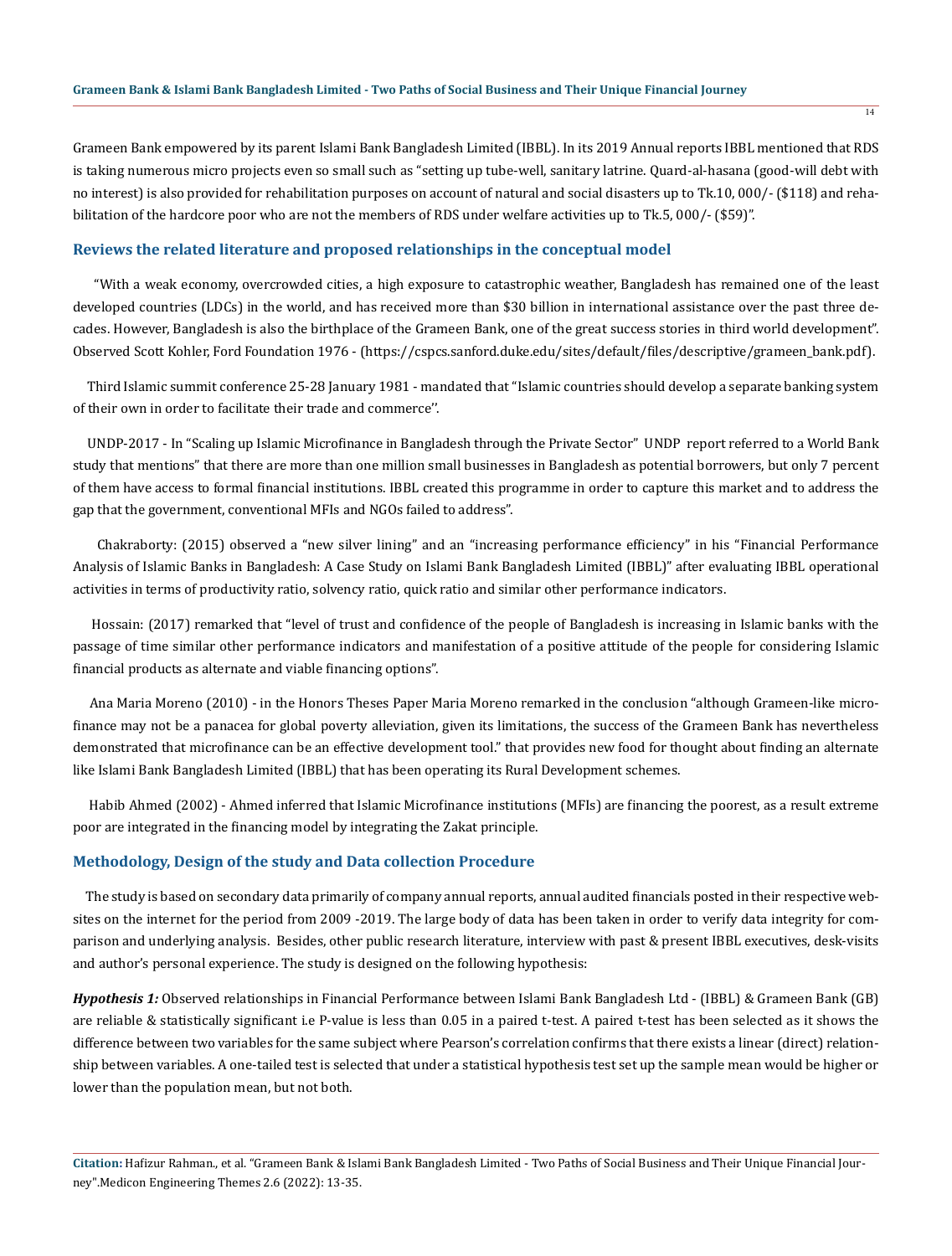**Hypothesis 2:** The same methodology has been used to show the observed relationships in Financial Performance between I Grameen Bank (GB) & Rural Development Scheme (RDS) of Islami Bank Bangladesh Limited. Excel Software was employed to calculate P-value & other statistical results throughout this paper.

## **Data analysis and Results**

 Table 1 and Fig 1 show that over the period 2009-2019 Grameen Bank with a cash balance of average \$32,427 compared to \$117,765,732 of Islamic Bank Bangladesh managed their banking operation. This phenomenal difference is primarily due to the characteristics of their modus operandi. As a commercial bank (IBBL excluding its micro financing segment RDS) requires critical liquidity balance for daily operation. Grameen Bank is a hundred percent micro financing institution where higher balance is not required for its daily operation. Grameen Bank smartly used this operating advantage and parked majority of its deposits in other financial institutions to earn lucrative interest income. It effectively utilized this unique structural characteristic in generating interest income (from an annual average fixed deposits of over one billion dollar - Table 3 below). The average annual income was over \$98.4Million, 25% equivalent to its annual operating income - Table 3 below). At \$ 117.8 million annual average cash in hand Islami Bank Bangladesh Limited (IBBL) on the other hand creditably managed its liquidity balance over the period (2009-2019) earning an excellent rating from its customers. In this way both the institutions successfully managed their liquidity requirements to materialize their operational goals prudently.

#### *Liquidity*

| Year           | Islami Bank- IBBL | % Change | <b>Grameen Bank</b> | % Change | <b>Test Results</b> |
|----------------|-------------------|----------|---------------------|----------|---------------------|
| 2009           | \$35,864,861      |          | \$16,185            |          |                     |
| 2010           | \$53,843,990      | 48%      | \$12,732            | $-21%$   |                     |
| 2011           | \$76,831,633      | 45%      | \$36,822            | 189%     |                     |
| 2012           | \$88,079,792      | 15%      | \$25,457            | $-31%$   |                     |
| 2013           | \$105,145,848     | 19%      | \$27535             | 8%       |                     |
| 2014           | \$99,275,699      | $-6\%$   | \$23,510            | $-15%$   |                     |
| 2015           | \$117,342,775     | 18%      | \$27,848            | 18%      |                     |
| 2016           | \$147,542,592     | 26%      | \$69,729            | 150%     |                     |
| 2017           | \$188,518,813     | 28%      | \$21,002            | $-70%$   |                     |
| 2018           | \$207,138,589     | 10%      | \$42,821            | 104%     |                     |
| 2019           | \$176,607,592     | $-15%$   | \$53,054            | 24%      |                     |
| Average Yearly | \$117,765,732     |          | \$32,427            |          |                     |

*Table 1:* Cash in hand.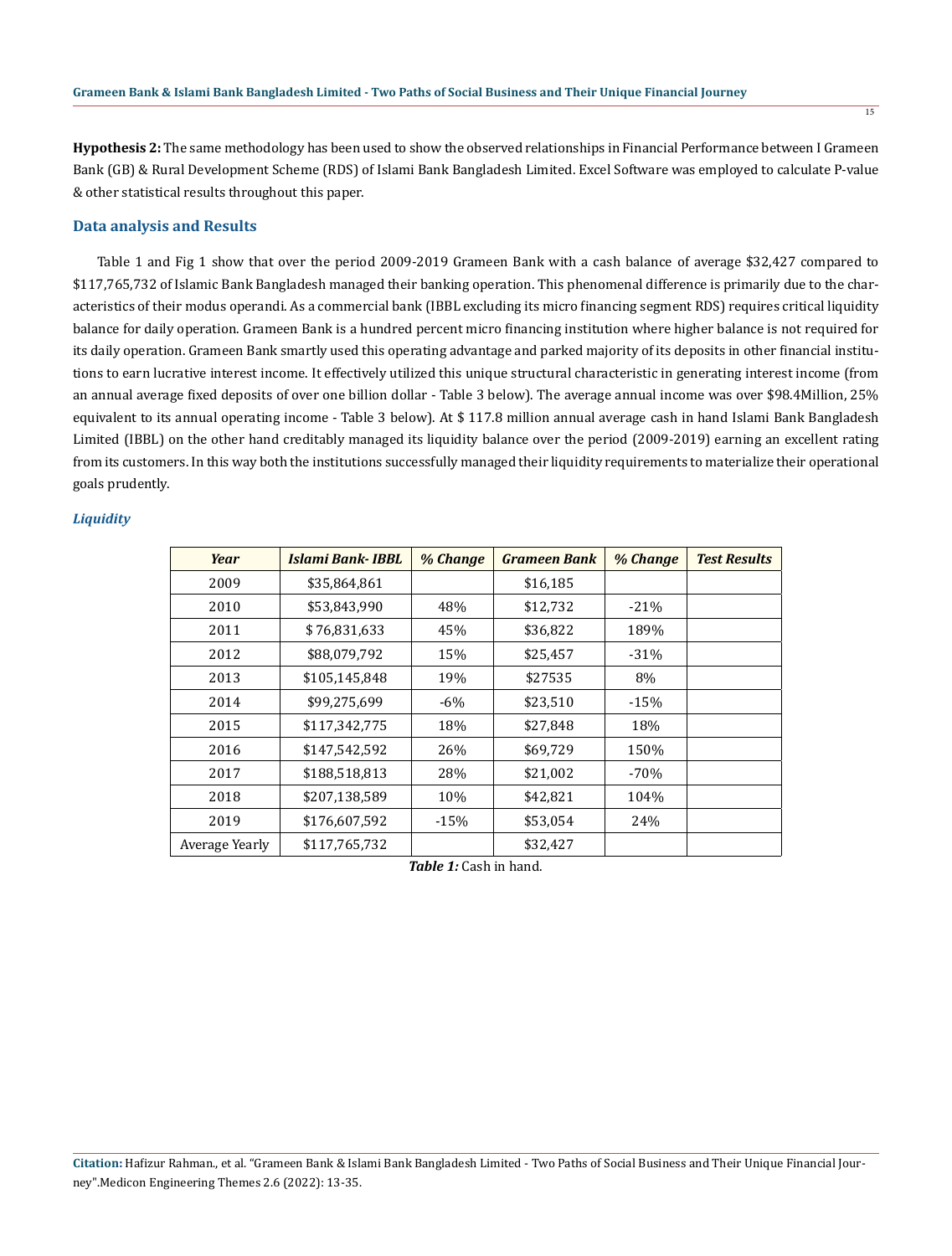

16

 As seen in Table 2, the p-value in t-test shows a statistically very significant difference and a linear ( direct) relationship between Grameen Bank & Islami Bank Bangladesh Limited as far as Cash in Hand is concerned.

|                              | Variable 1     | Variable 2  |
|------------------------------|----------------|-------------|
| Mean                         | 30364.04393    | 111881546.4 |
| Variance                     | 270166009.7    | 3.05386E+15 |
| Observations                 | 10             | 10          |
| Pearson Correlation          | 0.485609811    |             |
| Hypothesized Mean Difference | O              |             |
| df                           | 9              |             |
| t Stat                       | $-6.401452126$ |             |
| $P(T \le t)$ one-tail        | 6.25296E-05    |             |
| t Critical one-tail          | 1.833112933    |             |
| $P(T \le t)$ two-tail        | 0.000125059    |             |
| t Critical two-tail          | 2.262157163    |             |

*Table 2:* t-Test: Paired Two Sample for Means Grameen Bank/Islami Bank Bangladesh Limited - Cash in Hand

| <b>Year</b> | <b>Balance</b>  | <b>Percent of Fixed Deposit income</b><br>to Operating Income |
|-------------|-----------------|---------------------------------------------------------------|
| 2009        | \$541,907,353   | 27%                                                           |
| 2010        | \$675,151,932   | 22%                                                           |
| 2011        | \$863,794,430   | 28%                                                           |
| 2012        | \$888,299,916   | 33%                                                           |
| 2013        | \$987,082,360   | 34%                                                           |
| 2014        | \$1,211,370,038 | 34%                                                           |
| 2015        | \$1,429,558,580 | 30%                                                           |
| 2016        | \$1,352,935,885 | 24%                                                           |
| 2017        | \$995,246,752   | 16%                                                           |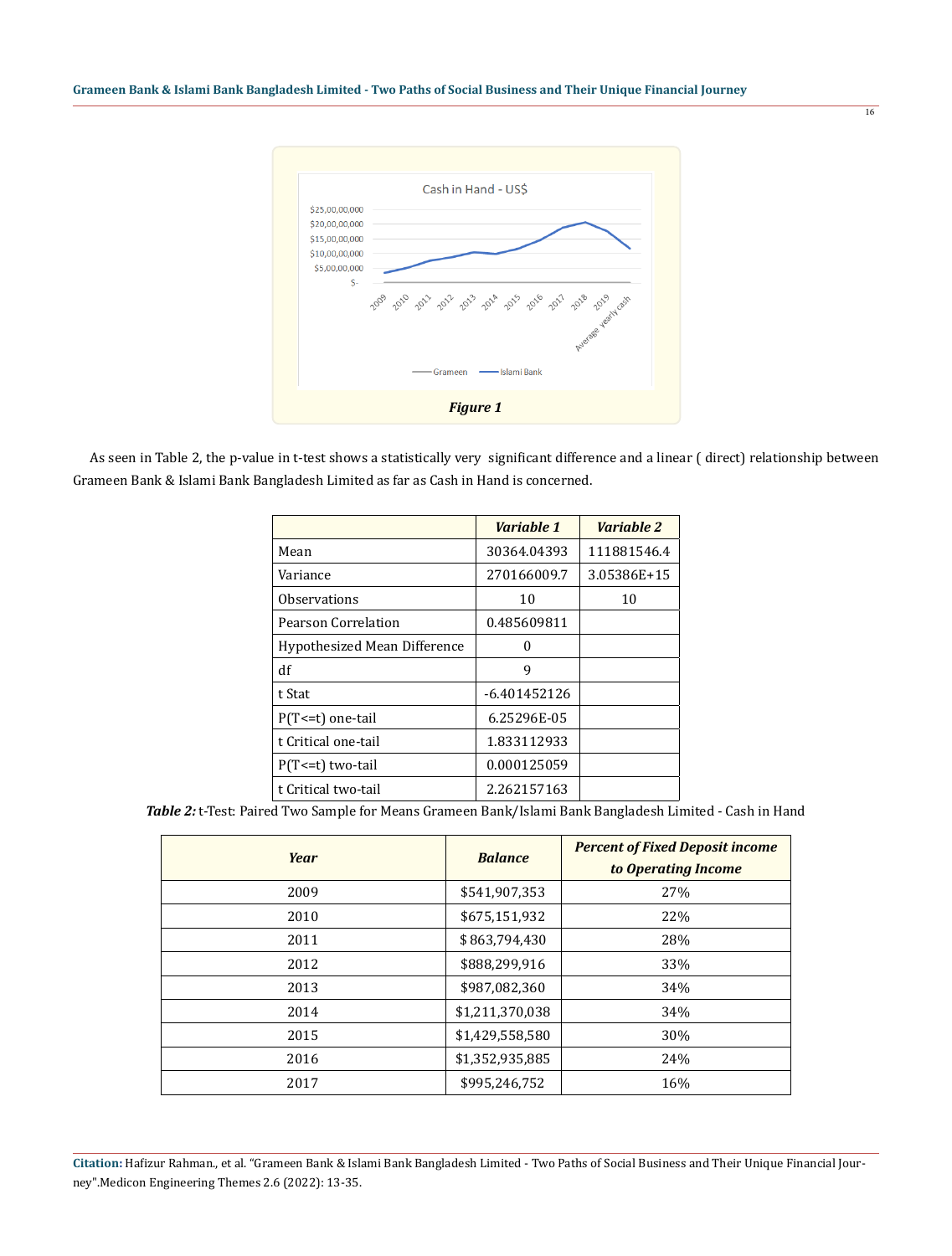| 2018                                     | \$1,220,863,714 | 17%             |
|------------------------------------------|-----------------|-----------------|
| 2019                                     | \$1,241,474,260 | 21 <sup>%</sup> |
| Average Yearly                           | \$1,037,062,293 |                 |
| Average Annual Income from Fixed Deposit | \$98,413,613    | 25%             |

Table 3: Fixed Deposits to other banks\institutions by Grameen Bank.

#### *Investments, Total Assets & Equity Growth*

 Table 4 & Fig 2 show that Investment balances in GB primarily represent loans and advances. It indicates that it posted a progressive growth over the years and the largest outstanding balance in 2018 was \$2.3 billion compared to IBBL's (\$10.6 billion). IBBL's approximately USD 6.5 billion annual average investment balance during a decade, was more than fourfold higher than GB's and was very effectively invested in the productive sectors (as seen in Table below). Needless to mention that this contributed to the tremendous economic growth and women employment (empowerment of woman and reduction of poverty). In fact, this continues to represent the impeccable landscaping of the success of Shariah compliant [1] banking of IBBL in Bangladesh.

 According to The Economist, "Islami Bank was a pioneer in financing Bangladesh's rise as the apparel industry's main production base outside China" [5]. As seen in Table 4 and Fig.2, although annual average outstanding balance of RDS was 16% of GB balance, IBBL implemented its scheme very cost effectively by engaging a labor force of 2,479 compared to 18,105 by Grameen Bank as at December 31, 2019. This was equivalent to 14% of GB entire labor force. IBBL's total manpower strength inclusive of RDS was 14,608 during the same comparable year and confirms IBBL's cost effectiveness. Following tables and charts will indicate the sectoral outstanding balances of both IBBL & GB for the year 2019. It is emphasized again, that the GB first time in Bangladesh introduced a collateral free micro financing system institutionally that received worldwide applaud. RDS in its rural development outreach also adopted this collateral free financing and combined it with the traditional investment practices based on Shariah teaching that made it distinct from Grameen Bank practices. On the other hand, Grameen Bank investment in multiple social business sectors that, in forty years, its message did spread across the world. Both the paths spread the message that investment growth is highly feasible under either way.

| Year    | <b>Islami Bank (IBBL)</b> | <b>Grameen Bank (GB)</b> | <b>RDS</b>    |
|---------|---------------------------|--------------------------|---------------|
| 2009    | \$3,102,729,525           | \$814,790,068            | \$54,246,060  |
| 2010    | \$4,141,727,675           | \$972,675,262            | \$72,647,853  |
| 2011    | \$4,750,187,875           | \$1,281,176,181          | \$116,700,165 |
| 2012    | \$4,753,975,934           | \$1,160.738,188          | \$145,081,123 |
| 2013    | \$4,672,337,712           | \$1,127,341,485          | \$176,489,974 |
| 2014    | \$5,584,987,762           | \$1,182,036,844          | \$224,171,289 |
| 2015    | \$6,648,065,589           | \$1,375,132,344          | \$282,941,096 |
| 2016    | \$8,355,039,599           | \$1,805,354,917          | \$356,340,079 |
| 2017    | \$8,735,613,797           | \$2,001,109,967          | \$374,216,899 |
| 2018    | \$10,618,903,317          | \$2,280,914,312          | \$411,519,642 |
| 2019    | \$10,126,469,154          | \$1985774278             | \$384,647,937 |
| Average | \$6,499,094,358           | \$1,453,367,622          | \$236,272,920 |

**Table 4:** (Outstanding Investments Balances By Year).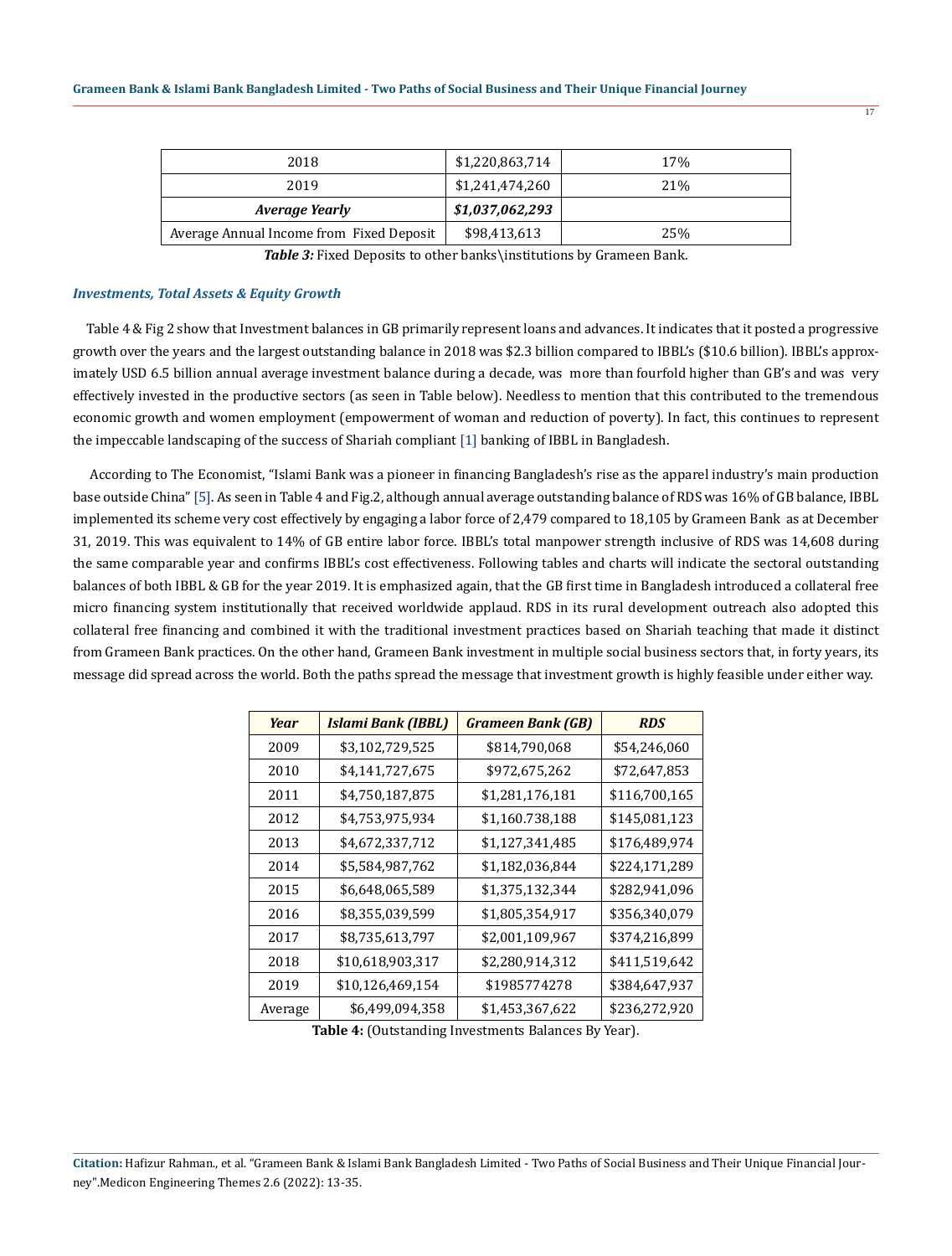

 As seen in Table 5 & 6, the p-value in t-test shows a statistically very significant difference and a linear (direct) relationship between Grameen Bank & Islami Bank Bangladesh Limited (IBBL) and Grameen Bank and Rural Development Scheme (RDS) of iBBL as far as investment is concerned.

|                              | Variable 1  | Variable 2  |
|------------------------------|-------------|-------------|
| Mean                         | 1453367622  | 6499094358  |
| Variance                     | 2.33237E+17 | 6.59686E+18 |
| Observations                 | 11          | 11          |
| Pearson Correlation          | 0.980690951 |             |
| Hypothesized Mean Difference | 0           |             |
| df                           | 10          |             |
| t Stat                       | -7.98056103 |             |
| $P(T \le t)$ one-tail        | 6.01424E-06 |             |
| t Critical one-tail          | 1.812461123 |             |
| $P(T \le t)$ two-tail        | 1.20285E-05 |             |
| t Critical two-tail          | 2.228138852 |             |

*Table 5:* t-Test: Paired Two Sample for Means Grameen Bank\Islami Bank Bangladesh Limited - Investment.

|                              | Variable 1  | Variable 2  |
|------------------------------|-------------|-------------|
| Mean                         | 1453367622  | 236272919.8 |
| Variance                     | 2.33237E+17 | 1.7459E+16  |
| <b>Observations</b>          | 11          | 11          |
| Pearson Correlation          | 0.945153972 |             |
| Hypothesized Mean Difference | U           |             |
| df                           | 10          |             |
| t Stat                       | 11.1926329  |             |
| $P(T \le t)$ one-tail        | 2.8042E-07  |             |
| t Critical one-tail          | 1.812461123 |             |
| $P(T \le t)$ two-tail        | 5.6084E-07  |             |
| t Critical two-tail          | 2.228138852 |             |

Table 6: t-Test: Paired Two Sample for Means Grameen Bank\Rural Development Scheme of IBBL - Investment.

**Citation:** Hafizur Rahman., et al. "Grameen Bank & Islami Bank Bangladesh Limited - Two Paths of Social Business and Their Unique Financial Journey".Medicon Engineering Themes 2.6 (2022): 13-35.

18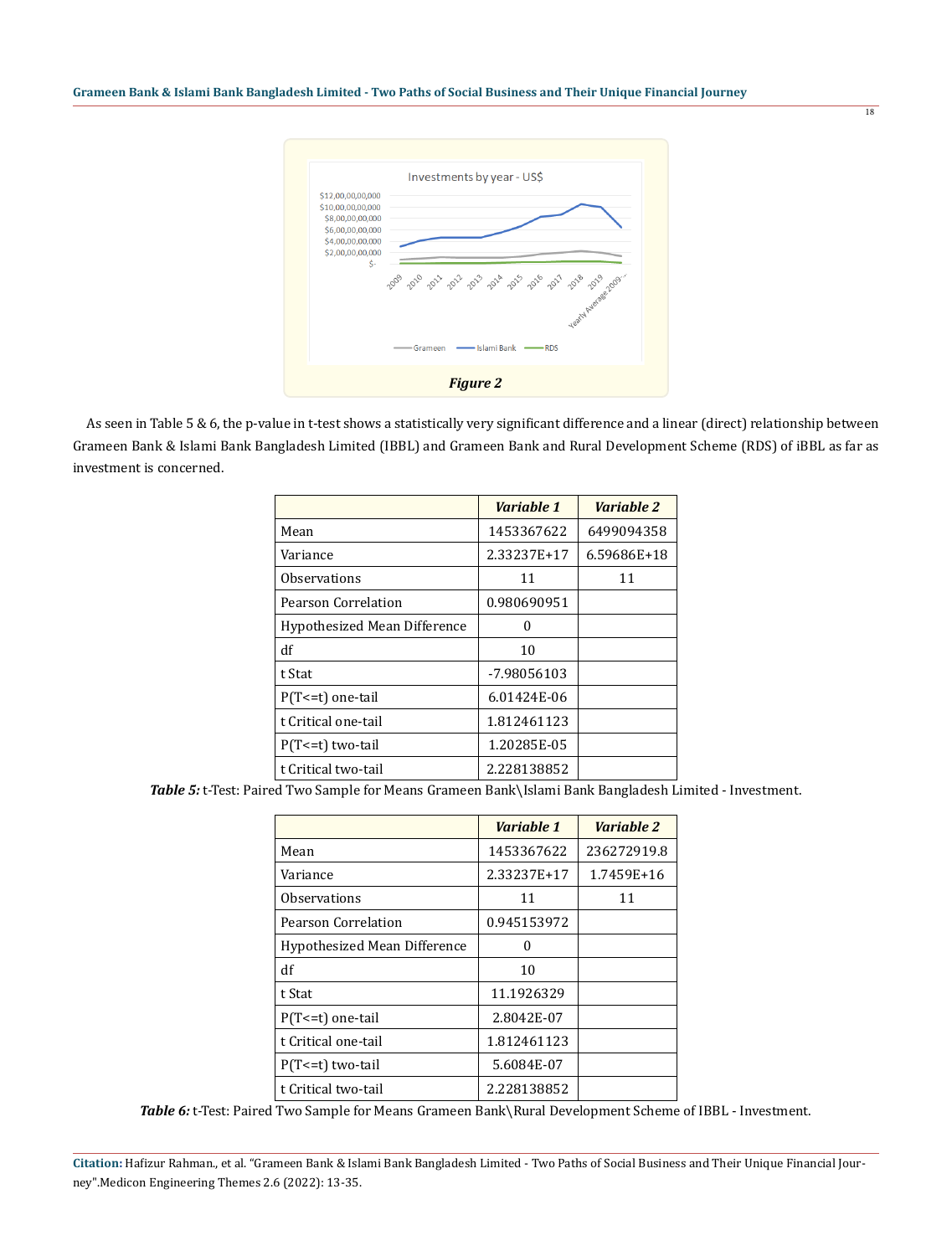| <b>Sector</b>                                      | <b>Outstanding Balance</b> |
|----------------------------------------------------|----------------------------|
| Industrial sector                                  | \$3,647,913,483            |
| Ready-made Garments                                | \$520,618,314              |
| Textile                                            | \$1,350,076,408            |
| Housing                                            | \$831,820,853              |
| Agro-based Industry                                | \$2,060,985,071            |
| Electricity & Power                                | \$51,745621                |
| Transport                                          | \$99,153,638               |
| Pharmaceutical & Health                            | \$150,264,488              |
| Information technology                             | \$2,503,820                |
| <b>Cluster Based Investment</b>                    | \$1,104,972                |
| Cottage, Micro, Small & Medium Enterprises (CMSME) | 122,878,806                |
| Rural development Scheme                           | \$384,647,937              |
| Steel sector                                       | \$415,975,079              |
| 0ther                                              | \$486,780,663              |
| Total                                              | \$10,126,469,15            |

*Table 7:* Outstanding Investment Balances of IBBL as at December 31, 2019 –By Sector.





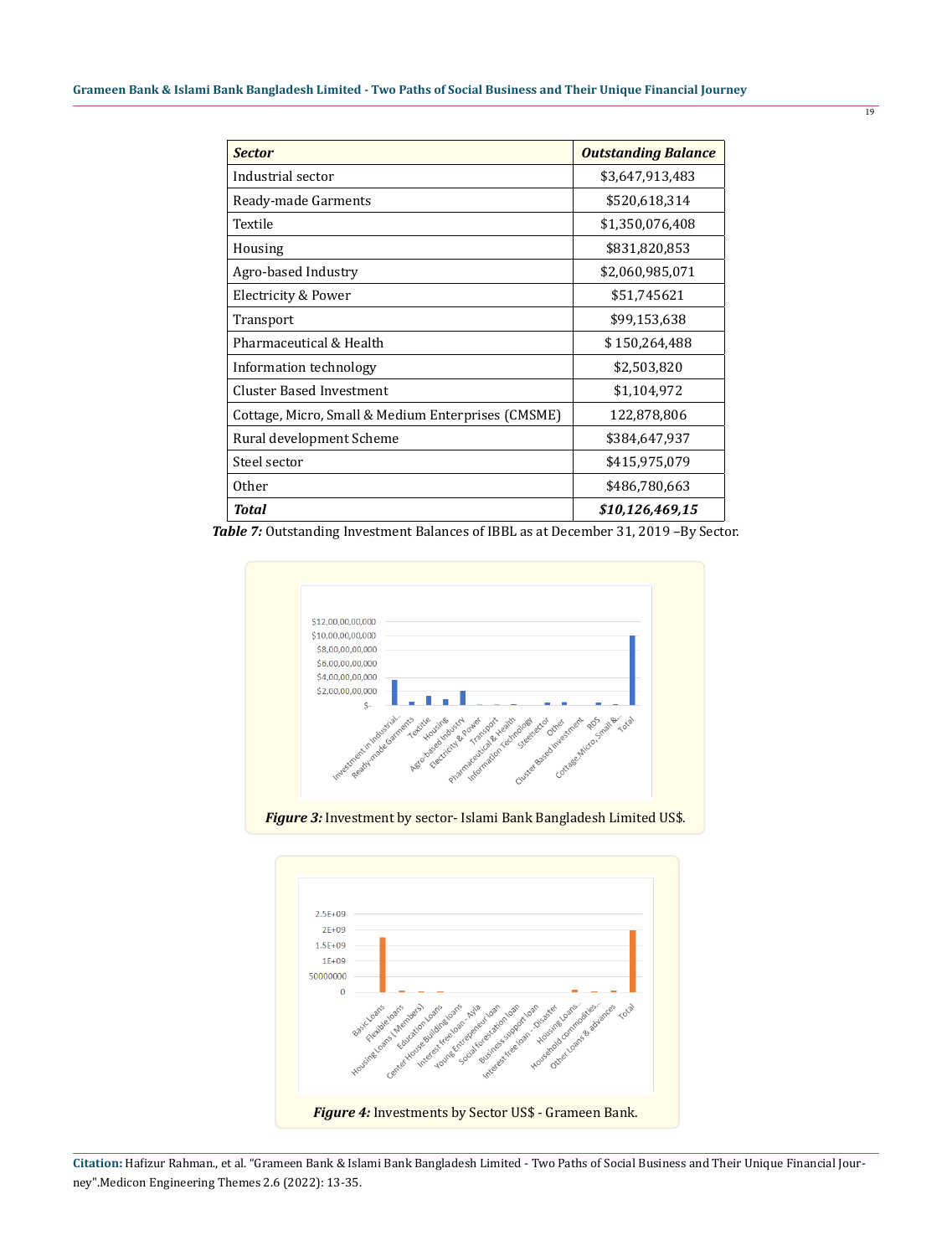| <b>Sector</b>                    | <b>Outstanding Balance</b> |
|----------------------------------|----------------------------|
| Basic Loans                      | \$1,749,837,009            |
| Flexible Loans                   | \$53,693,955               |
| Housing Loans (Members)          | \$11,851,895               |
| Education Loans                  | \$22,422,056               |
| Center House Building Loan       | 499,722                    |
| Interest free loans - Ayla       | \$118,820                  |
| Business Support loan            | \$65,515                   |
| Interest free loans - Disaster   | \$1,636.883                |
| Young Entrepreneur loans         | \$1,014,472                |
| Social Forestation loan          | \$17,948                   |
| Housing loans advances (staff)   | \$72,078,339               |
| Household commodities - advances | \$24,284,610               |
| Other Loans & Advances           | \$43,997,446               |
| Total                            | \$1,981,518,721            |

*Table 8:* Sector Wise Outstanding Investment Balances of GB as at December 31, 2019.

 Table 9 indicates that IBBL's 25% investment balance at \$2.6 billion (presented below) as of December 31, 2019 in the three categories was 30% higher than the entire investment balance of GB (\$2.0 billion) during the same period. As revealed in Table 9 below, Grameen Bank's (GB's) investment balances during 2019 comprised mostly (88%) Basic loans, followed by housing loan 3%, Flexible loan 3%, other loans 2% and education loan 1%. Given the resource constraint, volume of the investment balances appear to be allocated into too many sectors. However, these are noble efforts and RDS should follow the diversity. RDS, IBBL's instrumentality of rural development of social business emerged more than a decade later than Grameen Bank (GB). Given this fact, together with IBBL's allocation of investment resources towards agro based and RDS and cottage, micro, small & medium enterprises (CMSME) was promising and competitive. However, in order to cater the increasing requirements of rural population, mobilization of voluntary zakat (compulsory Shariah guided charity through RDS) to be reorganized through regulatory approval) will solve the funding issue considerably and will add a new dimension of Shariah model to social business. However, in the emerging and developed nations where Shariah based banking is non-existent, traditional banks may experiment opening a voluntary charity organ to their main functionality and receive charity to finance poverty alleviation (after obtaining legal approval from the respective regulatory bodies) in line with IBBL experience. This will provide a good opportunity for the researchers to examine further the performance of banks to alleviate poverty both in the rural and urban areas in these countries against the performance that Bangladesh is currently experiencing.

| Sector - IBBL                                     | <b>Balance as at December 31, 2019</b> |
|---------------------------------------------------|----------------------------------------|
| Agro-based Industry                               | \$2,060,985,071                        |
| <b>RDS</b>                                        | \$384,647,937                          |
| Cottage, Micro, Small & Medium Enterprise (CMSME) | \$122,878,806                          |
| Total                                             | \$2,568,511,814                        |

*Table 9:* IBBL's Comparable sectors to Grameen Bank total Investment as of December 31, 2019.

 Table 10 and fig. 4 below depict that total assets grew progressively both in GB & IBBL. Since RDS is an operational program of IBBL, total assets of IBBL include RDS segment. In 2019 the size of total assets in Islami Bank Bangladesh Limited (IBBL) was four times larger than Grameen Bank (GB). Both the organizations registered comparable growth on average at 13% (IBBL) and 9% (GB) during 2009-2019 while similar trends of data dispersion was observed in both of them. IBBL having a rural development scheme (RDS)

**Citation:** Hafizur Rahman., et al. "Grameen Bank & Islami Bank Bangladesh Limited - Two Paths of Social Business and Their Unique Financial Journey".Medicon Engineering Themes 2.6 (2022): 13-35.

 $\overline{20}$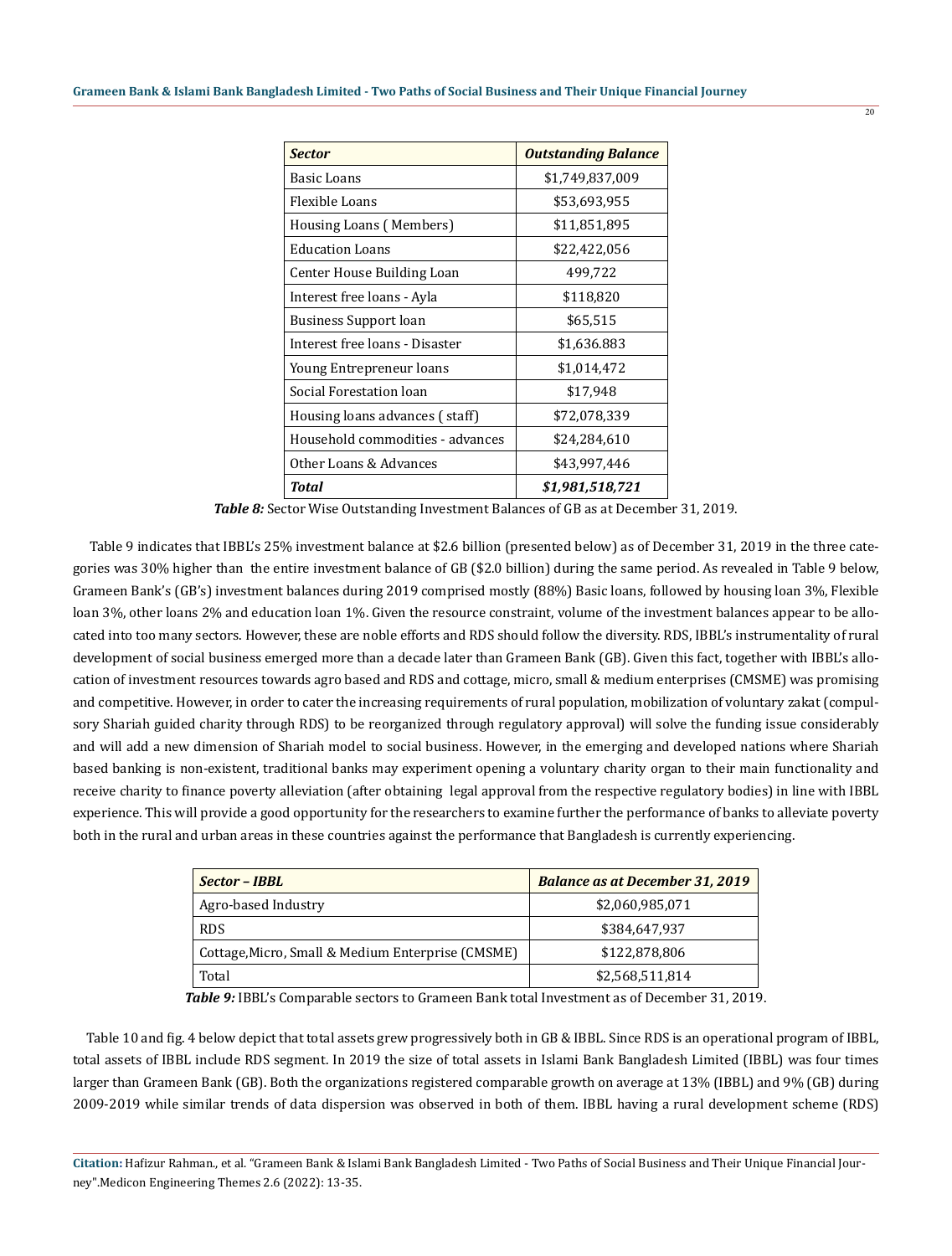fully operational and expanding, showed that its commitment to social business is tested over time and consistent with the expanded objectives of Grameen Bank. It may be noted that IBBL initially invested vigorously, significant of its assets in productive sectors like garment industry that employs over three million people, 85% workers being women [7]. This also suggests that if Grameen Bank is the pioneer in women empowerment in Bangladesh, then Islami Bank Bangladesh Limited (IBBL) is its closest ally in this noble journey of effective women emancipation. It is note-worthy to mention that IBBL continues successfully to combine its commercial goals with social investment and is achieving a win win situation in its Sharia perspective (Shariah Banking inspires effective women empowerment as the main fabric of its model roots in the teaching of Prophet Mohammad- peace be upon him, who said 'heaven lies beneath the feet of a mother).

| Year    | Islami Bank (IBBL) | % Change | <b>Grameen Bank</b> | % Change |
|---------|--------------------|----------|---------------------|----------|
| 2009    | \$4,023,461,612    |          | \$1,489,160,883     |          |
| 2010    | \$4,699,831,082    | 17%      | \$1,782,726,158     | 20%      |
| 2011    | \$6,425,340,004    | 37%      | \$2,317,512,922     | 30%      |
| 2012    | \$6,739,246,736    | 5%       | \$2,219,383,865     | $-4\%$   |
| 2013    | \$7,022,613,951    | 4%       | \$2,299,955,989     | 4%       |
| 2014    | \$8,404,223,961    | 20%      | \$2,592,047,612     | 13%      |
| 2015    | \$9,873,052,866    | 17%      | \$3,004,835,306     | 16%      |
| 2016    | \$11,633,278,324   | 18%      | \$3,343,940,873     | 11%      |
| 2017    | \$11,839,946,605   | 2%       | \$3,153,712,219     | $-6\%$   |
| 2018    | \$13,951,618,944   | 18%      | \$3,684,521,826     | 17%      |
| 2019    | \$13,426,376,953   | $-9%$    | \$3,367,247,451     | $-4%$    |
| Average | \$8,912,616,052    | 13%      | \$2,659,549,555     | 9%       |

*Table 10:* (Total Assets) – US\$.



 As seen in Table 11, the p-value in t-test shows a statistically very significant difference and a linear (direct) relationship between Grameen Bank & Islami Bank Bangladesh Limited (IBBL) as far as total assets are concerned.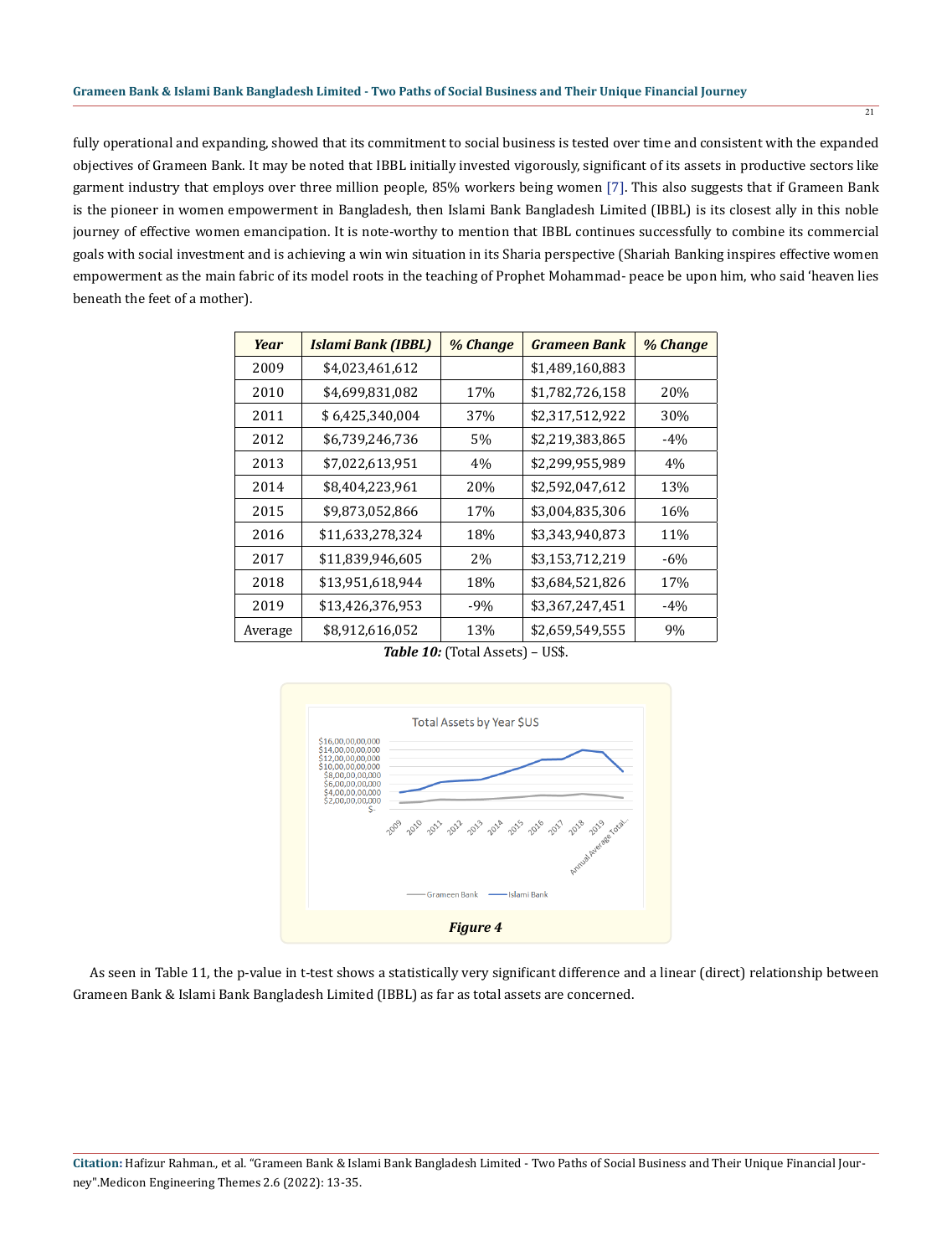|                              | Variable 1    | Variable 2  |
|------------------------------|---------------|-------------|
| Mean                         | 2659549555    | 8912616052  |
| Variance                     | 4.96644E+17   | 1.19052E+19 |
| <b>Observations</b>          | 11            | 11          |
| Pearson Correlation          | 0.984411753   |             |
| Hypothesized Mean Difference | 0             |             |
| df                           | 10            |             |
| t Stat                       | $-7.51569422$ |             |
| P(T <= t) one-tail           | 1.01299E-05   |             |
| t Critical one-tail          | 1.812461123   |             |
| $P(T \le t)$ two-tail        | 2.02598E-05   |             |
| t Critical two-tail          | 2.228138852   |             |

*Table 11:* t-Test: Paired Two Sample for Means Grameen Bank/Islami Bank Bangladesh Limited - Total Assets.

#### *Deposits from Customers\Members & Non Members*

 Analysis: Deposits in banking operation either from its customers or members or non- members are its major liabilities and are considered the circulating blood of the institution. Table 12 and Fig 5 show how they evolved in a decade from 2009-2019 for IBBL, RDS and GB: During 2019 the total number of GB's members reached at 9.2 million. On the other hand IBBL had over 13 million depositors throughout Bangladesh as of December 31, 2019 with a deposit balance of \$11.0 billion (more than 3 times of GB). IBBL had autilization balance ratio of 109% (percent of Investment balance to Deposit balance) which invested in the sectors elaborated in Table 7 above. The statistics and experience suggest that both GB & IBBL utilized them effectively. RDS's average annual deposits of \$80 million was not competitive compared to GB (\$ 2258 million). RDS had 1.4 million members at the end of December 2021, equal to 15% of the GB membership. RDS should consider an aggressive drive to increase the membership, which has a huge potential given the fact that IBBL commands 90% of Islamic banking assets and deposits in Bangladesh [9] where 90.4% of the population are Muslims in 2011(10). It is further emphasized that according to CGAP (2008) "72 percent of people living in Muslim majority countries do not use formal financial services, even when financial services are accessible" (page 4 Scaling up Islamic Microfinance in Bangladesh through the Private Sector: Experience of Islami Bank Bangladesh Limited IBBL). It is noted that average deposit balance to average investment balance ratio was 115% in IBBL compared to 155% in GB and 33% in RDS. IBBL should accelerate its investment efforts to be competitive to GB in this vital indicator.



**Citation:** Hafizur Rahman., et al. "Grameen Bank & Islami Bank Bangladesh Limited - Two Paths of Social Business and Their Unique Financial Journey".Medicon Engineering Themes 2.6 (2022): 13-35.

 $\overline{22}$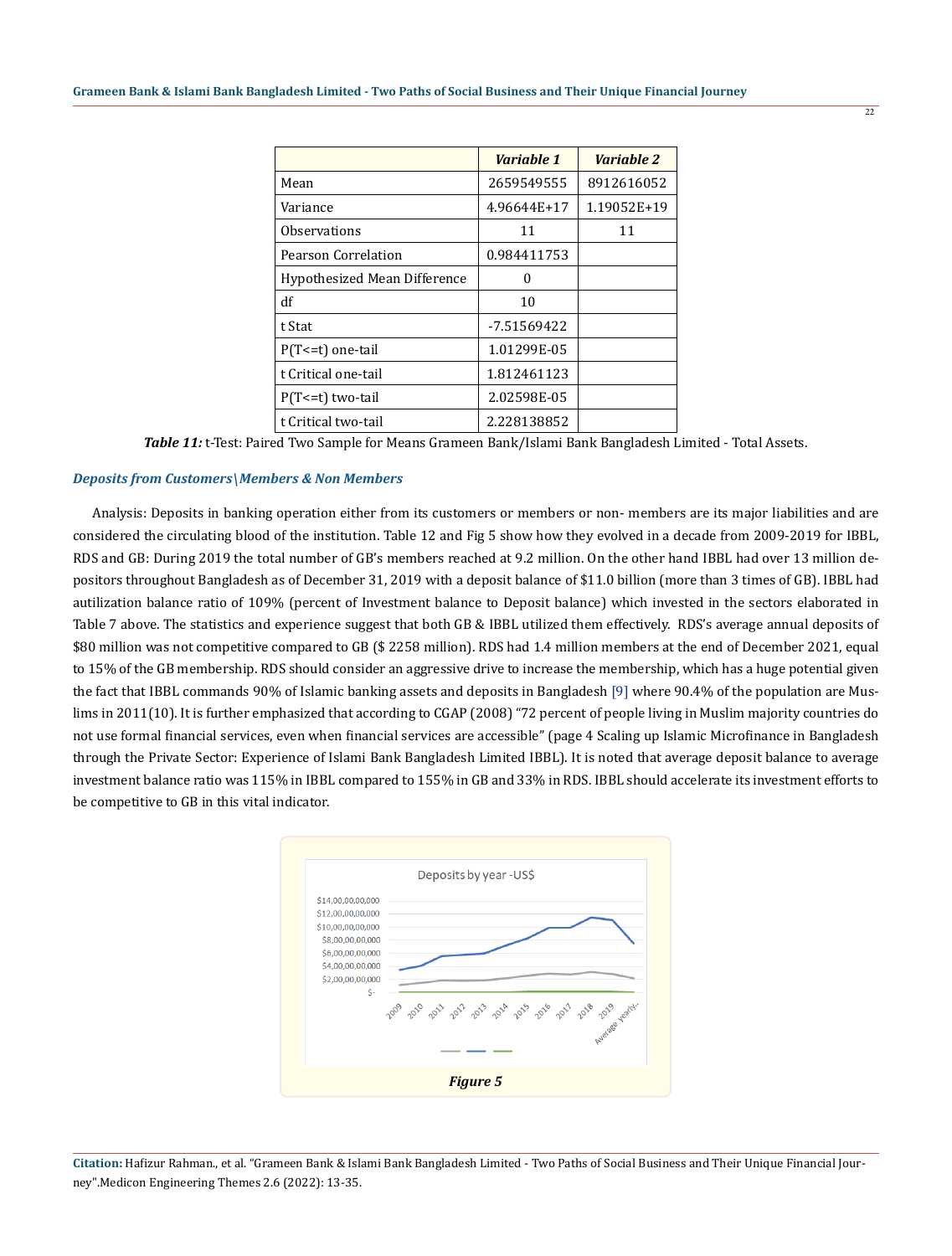| Year    | <b>Islami Bank (GB)</b> | <b>Grameen Bank (GB)</b> | <b>RDS</b>    |
|---------|-------------------------|--------------------------|---------------|
| 2009    | \$3,494,960,687         | \$1,204,723,646          | \$21,523,348  |
| 2010    | \$4,107,961,227         | \$1,493,076,495          | \$25,242,678  |
| 2011    | \$5,593,898,975         | \$,1,939,214,099         | \$38,621,287  |
| 2012    | \$5,775,315,609         | \$1,832,903,030          | \$46,390,952  |
| 2013    | \$6,015,325,365         | \$1,909,331,030          | \$56,271,979  |
| 2014    | \$7,172,238,952         | \$2,192,716.552          | \$73,870,115  |
| 2015    | \$8,295,279,294         | \$2,582,022,147          | \$94,312,202  |
| 2016    | \$,9,848,679,657        | \$2,913,062,545          | \$115,944,598 |
| 2017    | \$8,864,098,257         | \$2,742,137,617          | \$122,844,301 |
| 2018    | \$11,436,776,497        | \$3,167,432,889          | \$146,300,853 |
| 2019    | \$11,041,026,689        | \$2,866,228,201          | \$134,785,875 |
| Average | \$7,513,232,837         | \$2,258,440,750          | \$80,058,443  |

*Table 12:* Deposit Balances by Year (In USD).

 As seen in Table 13 & Table 14 the p-value in t-test shows a statistically very significant difference and a linear (direct) relationship between Grameen Bank & Islami Bank Bangladesh Limited (IBBL) and between Grameen Bank and Rural Development Scheme (RDS) of IBBL as far as deposit is concerned.

|                              | Variable 1   | Variable 2  |
|------------------------------|--------------|-------------|
| Mean                         | 2258440750   | 7513232837  |
| Variance                     | 4.06816E+17  | 7.62386E+18 |
| Observations                 | 11           | 11          |
| <b>Pearson Correlation</b>   | 0.986174422  |             |
| Hypothesized Mean Difference | 0            |             |
| df                           | 10           |             |
| t Stat                       | -8.164039096 |             |
| $P(T<=t)$ one-tail           | 4.92636E-06  |             |
| t Critical one-tail          | 1.812461123  |             |
| P(T<=t) two-tail             | 9.85273E-06  |             |
| t Critical two-tail          | 2.228138852  |             |

*Table 13:* t-Test: Paired Two Samples for Means Grameen Bank\Islami Bank - Deposits.

**Citation:** Hafizur Rahman., et al. "Grameen Bank & Islami Bank Bangladesh Limited - Two Paths of Social Business and Their Unique Financial Journey".Medicon Engineering Themes 2.6 (2022): 13-35.

23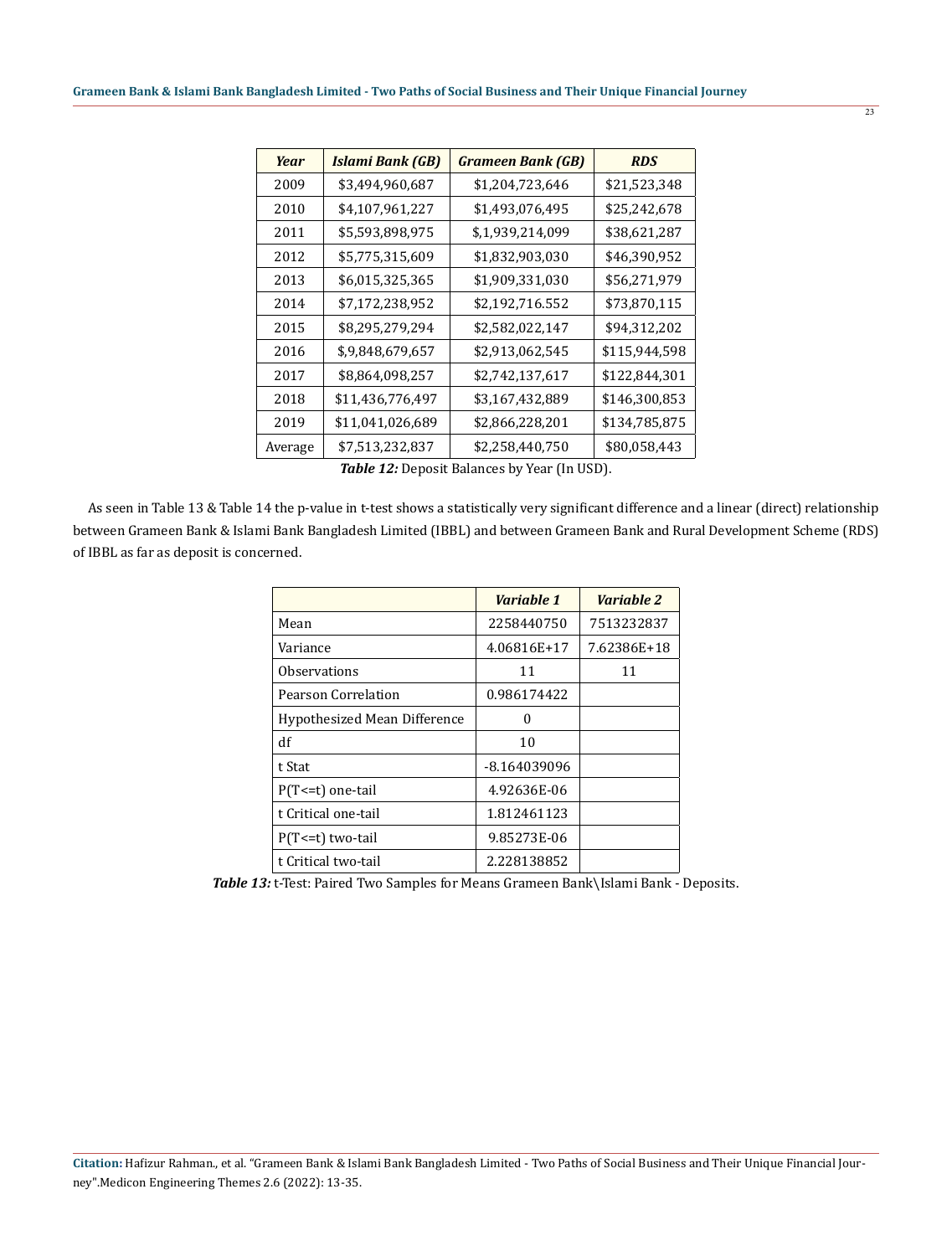|                              | Variable 1  | Variable 2  |
|------------------------------|-------------|-------------|
| Mean                         | 2258440750  | 80058443.14 |
| Variance                     | 4.06816E+17 | 2.11074E+15 |
| <b>Observations</b>          | 11          | 11          |
| Pearson Correlation          | 0.972351326 |             |
| Hypothesized Mean Difference | O           |             |
| df                           | 10          |             |
| t Stat                       | 12.17856104 |             |
| $P(T \le t)$ one-tail        | 1.27111E-07 |             |
| t Critical one-tail          | 1.812461123 |             |
| $P(T \le t)$ two-tail        | 2.54223E-07 |             |
| t Critical two-tail          | 2.228138852 |             |

*Table 14:* t-Test: Paired Two Sample for Means Grameen Bank\RDS of IBBL - Deposits.

#### *Table 15 Rate of Return on Deposits by Year*

 A further analysis in Table below under 15 suggests that the average rate of return from deposits in IBBL, the depositors receive 5% compared to 8% in GB (primarily GB members are their depositors). This is clearly a disincentive on the part of RDS depositors. Over the years, Grameen Bank did show that it has been rewarding its members and is accelerating its campaign of social business. This superior performance does indicate that IBBL is behind GB in this important indicator. The possible remedy will be to allow RDS depositors to receive the average dividends that IBBL shareholders receive. For last several years it was 10%. This will act a definite incentive in order to make RDS more attractive and competitive to Grameen bank. A serious policy note is to remember that several studies showed that under microfinance the extreme poor are not its major beneficiaries. (Please refer Page 6, UNDP- 2017 scaling up Islamic Microfinance in Bangladesh through the Private Sector: Experience of Islami Bank Bangladesh Limited (IBBL).

 They cannot afford to make deposit. Under these situations, alleviation of poverty is merely a slogan and not a reality. To overcome this grave situation, RDS should instead of primarily becoming financier should take the role of custodian. As a model that will be the prime component of Shariah system of microfinancing. Take zakat deposit from the public who volunteer to get their Zakat (monetary obligation for every Muslim upon whom zakat is obligated religiously) distributed through RDS. IBBL should address this area seriously and immediately take necessary regulatory approval from the government and incorporate zakat distribution a routine functionality of RDS.

| <b>Year</b> | <b>Deposits in IBBL</b> | <b>Profit from</b><br><b>Deposits</b><br>(IBBL) | $\frac{9}{6}$<br><b>Profit</b><br><b>From</b><br><b>Deposit</b><br>(IBBL) | <b>Deposits in</b><br><b>Grameen</b><br><b>Bank (GB)</b> | <b>Profit from</b><br><b>Deposits (GB)</b> | % Profit<br>from<br><b>Deposits</b><br>(GB) | <b>Profit on</b><br><b>Deposits</b><br>(IBBL | <b>Findings</b> |
|-------------|-------------------------|-------------------------------------------------|---------------------------------------------------------------------------|----------------------------------------------------------|--------------------------------------------|---------------------------------------------|----------------------------------------------|-----------------|
| 2009        | \$3,494,960,687         | \$189,055,870                                   | 5%                                                                        | \$1,204,723,646                                          | \$102,183,601                              | 8%                                          |                                              |                 |
| 2010        | \$4,107,961,227         | \$246,371,994                                   | 6%                                                                        | \$1,493,076,495                                          | \$157,095,215                              | 11%                                         |                                              |                 |
| 2011        | \$5,593,898,975         | \$303,650,463                                   | 5%                                                                        | \$,1,939,214,099                                         | \$175,536,843                              | 9%                                          |                                              |                 |
| 2012        | \$5,775,315,609         | \$361,217,889                                   | 6%                                                                        | \$1,832,903,030                                          | \$167,619,566                              | 9%                                          |                                              |                 |
| 2013        | \$6,015,325,365         | \$397,175,830                                   | 7%                                                                        | \$1,909,331,030                                          | \$175,241,561                              | 9%                                          |                                              |                 |
| 2014        | \$7,172,238,952         | \$394,594,834                                   | 6%                                                                        | \$2,192,716.552                                          | \$193,569,903                              | 9%                                          |                                              |                 |

**Citation:** Hafizur Rahman., et al. "Grameen Bank & Islami Bank Bangladesh Limited - Two Paths of Social Business and Their Unique Financial Journey".Medicon Engineering Themes 2.6 (2022): 13-35.

 $\overline{24}$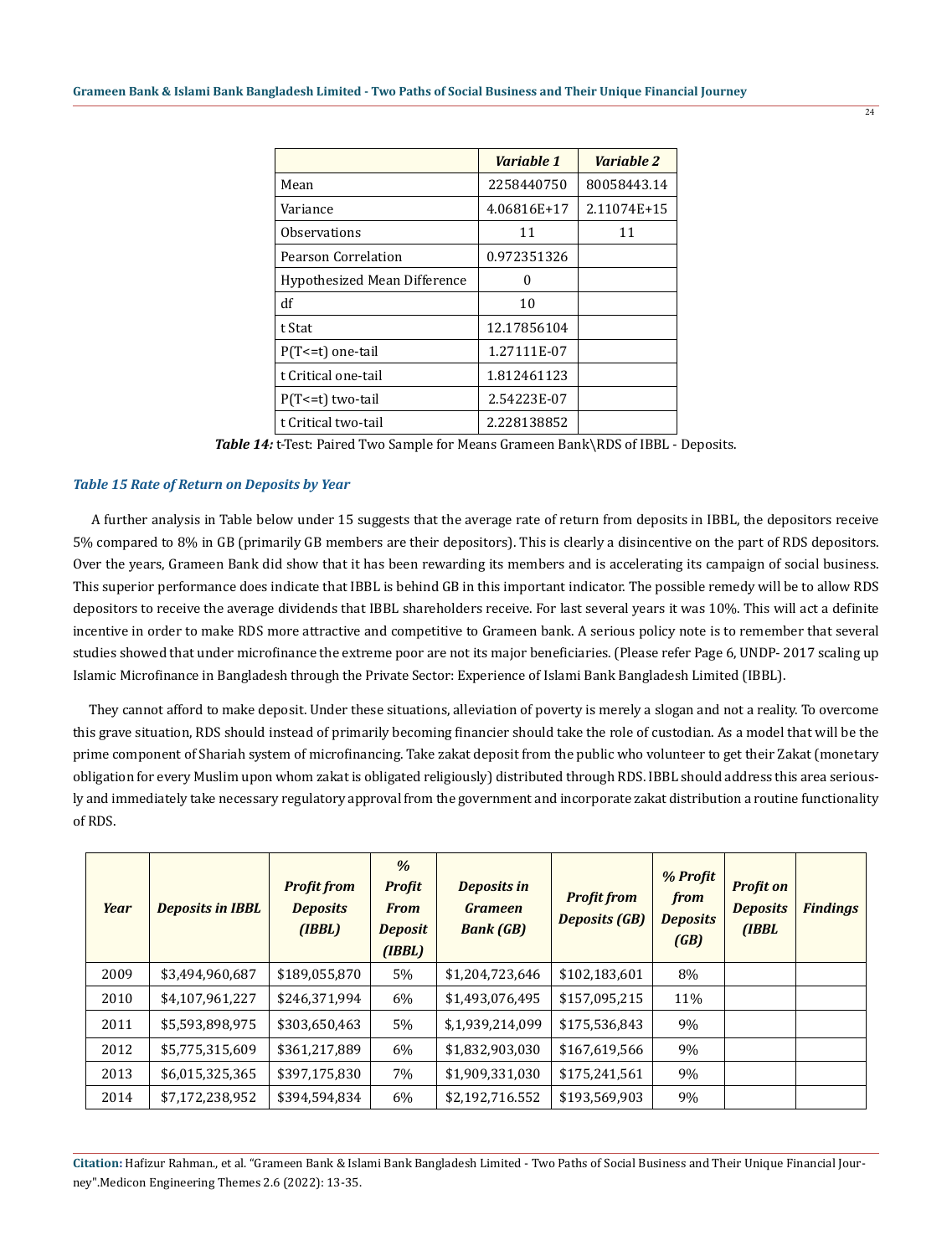|         | \$7,513,232,837  | \$380,318,253 |    |                 |               |    |  |
|---------|------------------|---------------|----|-----------------|---------------|----|--|
| Average |                  |               | 5% | \$2,258,440,750 | \$189,390,686 | 8% |  |
| 2019    | \$11,041,026,689 | \$528,124,652 | 5% | \$2,866,228,201 | \$223,113,541 | 8% |  |
| 2018    | 11,436,776,497   | \$531,064,873 | 5% | \$3,167,432,889 | \$240,906,331 | 8% |  |
| 2017    | \$8,864,098,257  | \$413,965,193 | 4% | \$2,742,137,617 | \$208,759,968 | 8% |  |
| 2016    | \$,9,848,679,657 | \$427,695,546 | 4% | \$2,913,062,545 | \$221,321,709 | 8% |  |
| 2015    | \$8,295,279,294  | \$390583,639  | 5% | \$2,582,022,147 | \$217,949,309 | 8% |  |

*Table 15*

#### *Shareholders Equity, Net Income*

 Table 16 indicates that with 2.7 times higher share holders' equity than Grameen Bank, IBBL's average (2009-2019) return on shareholders' equity was 12% compared to GB's 13%. This confirms the relative earning strength of GB in this indicator. Also a recent trend (2018 & 2019) suggests that IBBL continued to remain behind GB significantly due to its underutilization of its deposits for investment. One of the arguments advocated by the IBBL supporters that every year IBBL pays tax to the government 11% (Table 17 below) equivalent to its annual operating income, while Grameen Bank is exempted from any corporate tax. They further advocate that IBBL's total taxes for the period 2009-2019 amounted to over \$927 million which is approximately equal to two years' operating income of Grameen Bank. Additionally, in order to be Shariah compliant, IBBL on average every year incurs a corporate zakat (compulsory religious charity) expense of \$ 5.6 million dollar (Table 17), which is one of the five pillars of Shariah model designed to poverty reduction in the communities. However, IBBL management should reexamine its investment strategy and should take lessons from recent performance of Grameen bank whether or not RDS can broaden its vision for social business and contribute Improvement in IBBL's bottom line performance.

| Year    | <b>Shareholders</b><br><b>Equity (IBBL)</b><br><b>Balance</b> | <b>Profit (IBBL)</b> | <b>Profit on Share-</b><br><i>holders</i><br><b>Balance (IBBL</b> | <b>Shareholders</b><br><b>Equity (GB)</b><br><b>Balance</b> | <b>Profit (GB)</b> | <b>Profit on Share-</b><br>holders<br><b>Balance</b> (GB |
|---------|---------------------------------------------------------------|----------------------|-------------------------------------------------------------------|-------------------------------------------------------------|--------------------|----------------------------------------------------------|
| 2009    | \$342,280,284                                                 | \$49,205.608         | 14%                                                               | \$97,491,411                                                | \$5,371,879        | 6%                                                       |
| 2010    | \$333,375,060                                                 | \$63,768,551         | 19%                                                               | \$125,348,656                                               | \$10,765,444       | 9%                                                       |
| 2011    | \$455,672,523                                                 | \$76,313,427         | 17%                                                               | \$134,018,483                                               | \$11,279,931       | 8%                                                       |
| 2012    | \$554,336,238                                                 | \$78,424,371         | 14%                                                               | \$127,620,313                                               | \$20,313,532       | 16%                                                      |
| 2013    | \$562,836,425                                                 | \$64,978,948         | 12%                                                               | \$133,602,604                                               | \$17,132,375       | 13%                                                      |
| 2014    | \$600,858,472                                                 | \$51,172,667         | 9%                                                                | \$137,274,110                                               | \$5,623,775        | 4%                                                       |
| 2015    | \$643,349,832                                                 | \$42,856,302         | 7%                                                                | \$152,731,176                                               | \$331,079          | $0.2\%$                                                  |
| 2016    | \$713,609,199                                                 | \$65,305,997         | 9%                                                                | \$179,990,909                                               | \$20,307.961       | 11%                                                      |
| 2017    | \$666,808,752                                                 | \$88,611,378         | 13%                                                               | \$188,056,368                                               | \$29,945,974       | 16%                                                      |
| 2018    | \$775,431,381                                                 | \$88,218,694         | 11%                                                               | \$243,761,692                                               | \$48,724,849       | 20%                                                      |
| 2019    | \$697,945,507                                                 | \$64,425,080         | 9%                                                                | \$255,905,318                                               | \$55,521,829       | 22%                                                      |
| Average | \$576,954,879                                                 | \$66,661,911         | 12%                                                               | \$161,436,461                                               | \$20,483,512       | 13%                                                      |

*Table 16:* Profit/ (Shareholders' Fund).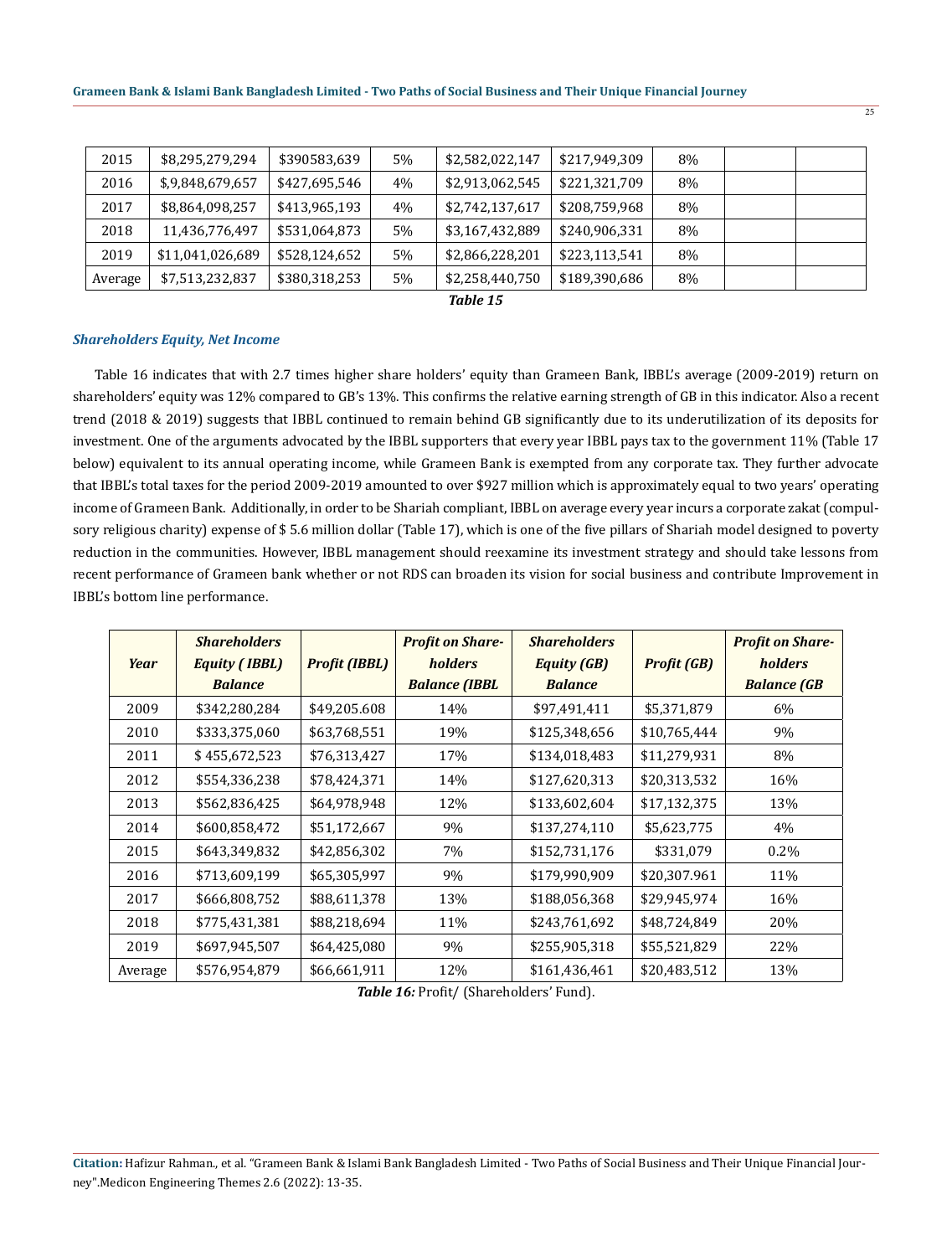

| Year              | <b>Taxes</b>  | <b>Zakat</b> |
|-------------------|---------------|--------------|
| 2009              | \$45,021,055  | \$2,492,795  |
| 2010              | \$56,927,952  | \$3,136,818  |
| 2011              | \$91,316,301  | \$4,338,769  |
| 2012              | \$92,438,280  | \$4,534,666  |
| 2013              | \$79,068,503  | \$4,958,238  |
| 2014              | \$84,642,006  | \$5,494,457  |
| 2015              | \$80,195,393  | \$5,731,369  |
| 2016              | \$86,771,153  | \$7,216,382  |
| 2017              | \$99,401,404  | \$6,838,262  |
| 2018              | \$106,611,260 | \$8,409,875  |
| 2019              | \$104,649,473 | \$8,454,114  |
| Total (2009-2019) | \$927,042,780 | \$61,605,744 |
| Average           | \$84,276,616  | \$5,600,523  |

*Table 17:* Zakat & Tax Expenses of Islami Bank Bangladesh Limited (IBBL).

## **Examining Contribution of Grameen Bank & Islami Bank Bangladesh Limited (IBBL) on Poverty Reduction in Bangladesh**

 Table 18 & 21 below indicate that based on the assumption that if \$1 increase in return of deposit to GDP leads 20% reduction in poverty gap in Bangladesh, Grameen bank appeared to have reduced (poverty gap) 0.008% during (2010-2018) compared to 0.028% by Islami Bank Bangladesh Limited (IBBL). Similarly, Table 18 &21 also show that based on the assumption that if \$1 increase in return of deposit to GDP leads 15% reduction in poverty severity in Bangladesh, Grameen bank appeared to have reduced poverty severity 0.006% during (2010-2018) compared to 0.021% by Islami Bank Bangladesh Limited (IBBL).

 $\overline{26}$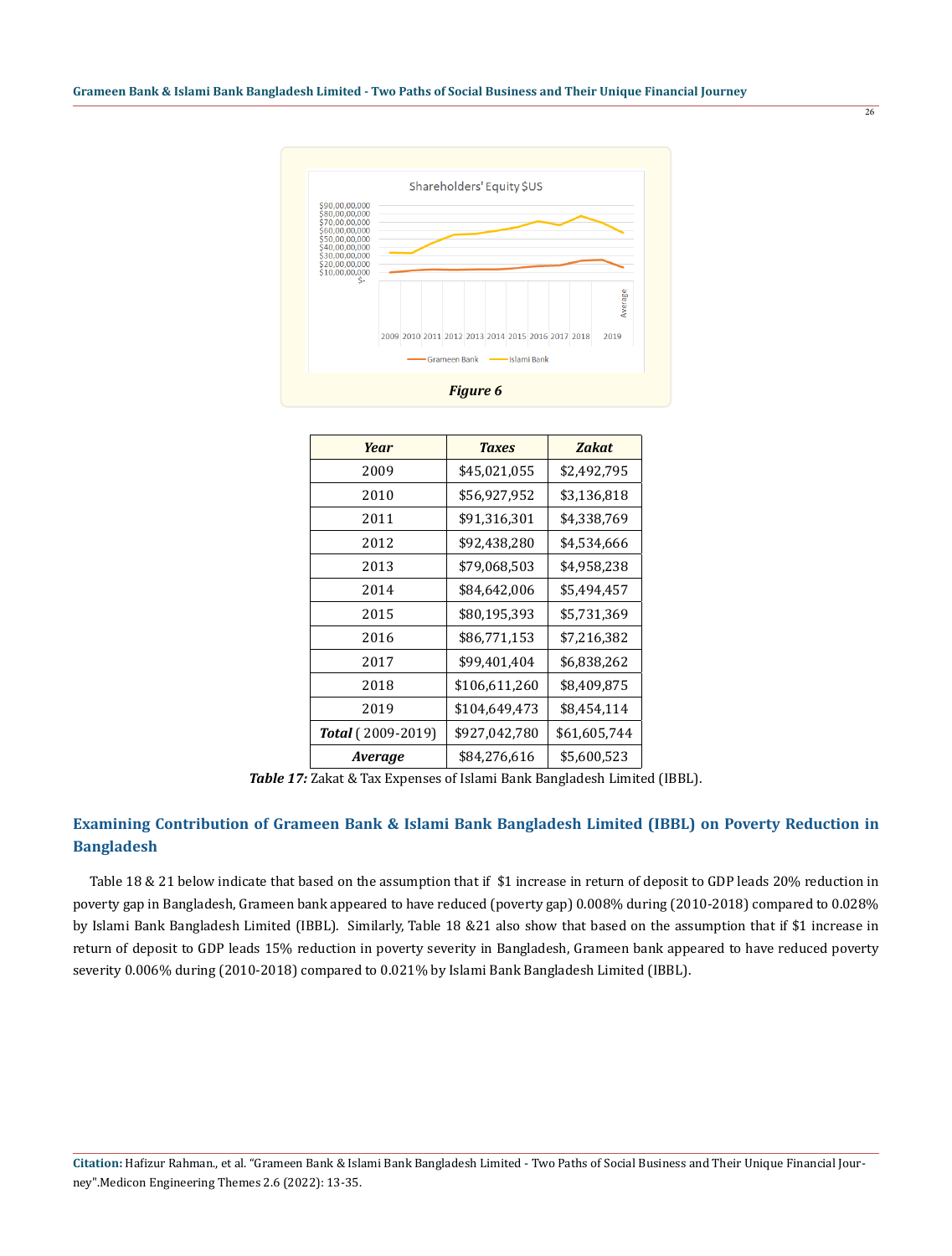#### **Grameen Bank & Islami Bank Bangladesh Limited - Two Paths of Social Business and Their Unique Financial Journey**

| Year                        | <b>Return of Deposit</b><br>@ current ex-<br>change rate<br>\$ Million | <b>Increase/(decrease) \$</b><br><b>Million</b> | <b>GDP Mil-</b><br>lion \$ | <b>Change in</b><br><b>Return of</b><br><b>Deposit to</b><br><b>GDP</b> | <b>Poverty GapRe-</b><br>duction (Based<br>on $20\%$ ) | <b>Poverty Sever-</b><br><b>ity Reduction</b><br>(Based on 15%) |
|-----------------------------|------------------------------------------------------------------------|-------------------------------------------------|----------------------------|-------------------------------------------------------------------------|--------------------------------------------------------|-----------------------------------------------------------------|
| 2010                        | \$129.92                                                               |                                                 | \$115279                   |                                                                         |                                                        |                                                                 |
| 2011                        | \$125.12                                                               | $-$ \$5                                         | \$128638                   | .00004                                                                  | $-0.001%$                                              | $-0.001%$                                                       |
| 2012                        | \$141.22                                                               | \$16                                            | \$133356                   | 0.00012                                                                 | 0.002%                                                 | $0.002\%$                                                       |
| 2013                        | \$160.36                                                               | \$19                                            | \$149990                   | 0.00013                                                                 | 0.003%                                                 | 0.002%                                                          |
| 2014                        | \$176.49                                                               | \$16                                            | \$172885                   | 0.00009                                                                 | 0.002%                                                 | $0.001\%$                                                       |
| 2015                        | \$188.45                                                               | \$12                                            | \$195079                   | 0.00006                                                                 | 0.001%                                                 | $0.001\%$                                                       |
| 2016                        | \$178.58                                                               | $-510$                                          | \$221415                   | $-0.00004$                                                              | $-0.001%$                                              | $-0.001%$                                                       |
| 2017                        | \$186.64                                                               | \$8                                             | \$249711                   | 0.00003                                                                 | 0.001%                                                 | $0.000\%$                                                       |
| 2018                        | \$202.72                                                               | \$16                                            | \$274039                   | 0.00006                                                                 | 0.001%                                                 | $0.001\%$                                                       |
| Cumulative<br>$(2010-2018)$ |                                                                        |                                                 |                            |                                                                         | $0.008\%$                                              | $0.006\%$                                                       |

 $\overline{27}$ 

*Table 18:* Contribution of Return on Deposit to Poverty Reduction – Grameen Bank.

 As seen in Table 19, the p-value in t-test shows a statistically significant difference and a linear (direct) relationship between dependent variable (Poverty Gap Reduction) and independent variable (change in return of deposit to GDP) in Grameen Bank.

|                              | Variable 1  | Variable 2  |
|------------------------------|-------------|-------------|
| Mean                         | 5.15008E-05 | 1.03002E-05 |
| Variance                     | 4.28109E-09 | 1.71244E-10 |
| <b>Observations</b>          | 8           | 8           |
| Pearson Correlation          | 1           |             |
| Hypothesized Mean Difference | O           |             |
| df                           | 7           |             |
| t Stat                       | 2.226291068 |             |
| P(T <= t) one-tail           | 0.030652734 |             |
| t Critical one-tail          | 1.894578605 |             |
| $P(T \le t)$ two-tail        | 0.061305467 |             |
| t Critical two-tail          | 2.364624252 |             |

*Table 19:* t-Test: Paired Two Sample for Means Deposit return to GDP & Poverty gap Reduction - Grameen Bank.

 As seen in Table 20, the p-value in t-test shows a statistically significant difference and a linear (direct) relationship between dependent variable (Poverty severity reduction) and independent variable (change in return of deposit to GDP in Grameen Bank.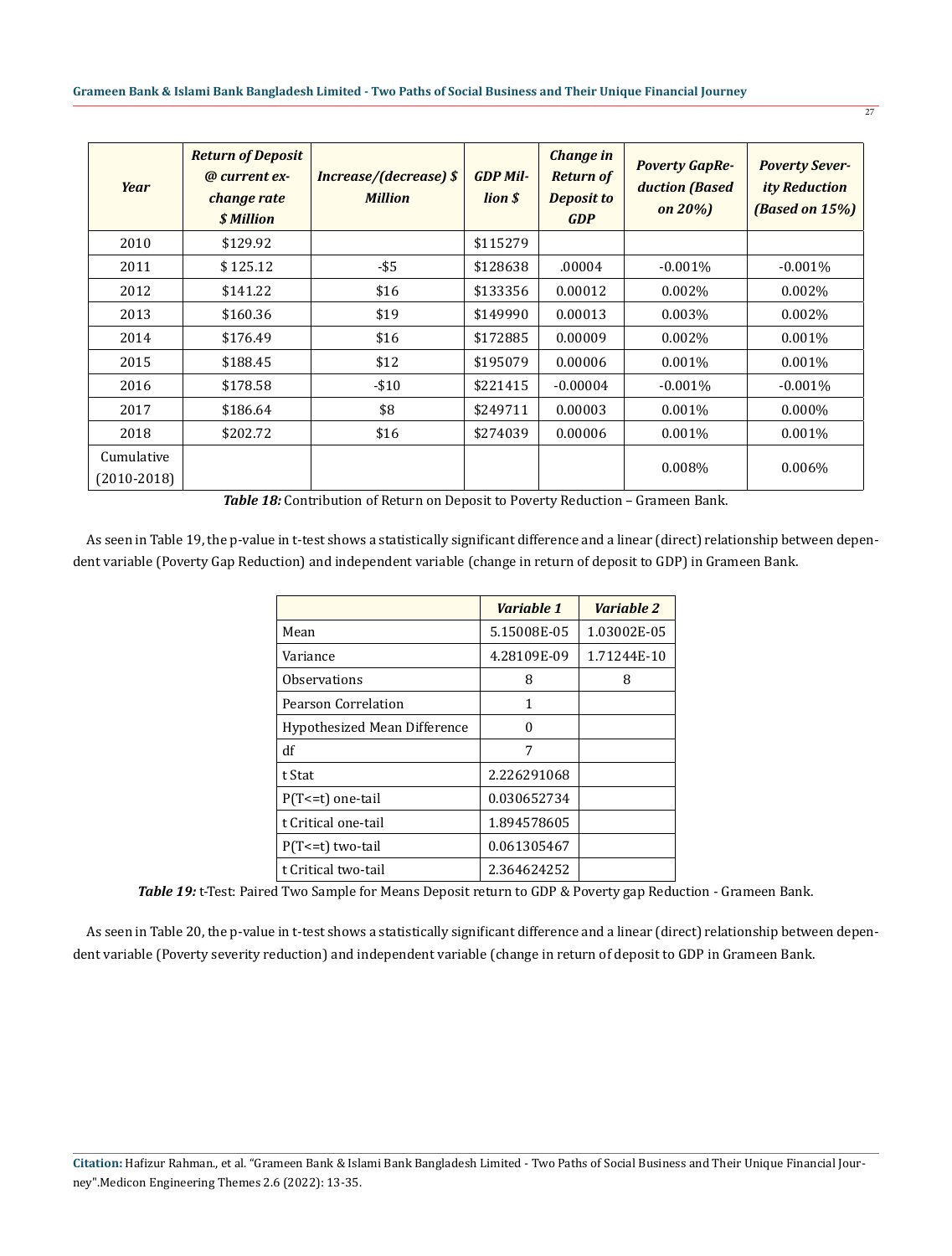|                                     | Variable 1  | Variable 2  |
|-------------------------------------|-------------|-------------|
| Mean                                | 5.15008E-05 | 7.72512E-06 |
| Variance                            | 4.28109E-09 | 9.63245E-11 |
| <b>Observations</b>                 | 8           | 8           |
| Pearson Correlation                 | 1           |             |
| <b>Hypothesized Mean Difference</b> | O           |             |
| df                                  | 7           |             |
| t Stat                              | 2.226291068 |             |
| $P(T=1)$ one-tail                   | 0.030652734 |             |
| t Critical one-tail                 | 1.894578605 |             |
| $P(T \le t)$ two-tail               | 0.061305467 |             |
| t Critical two-tail                 | 2.364624252 |             |

*Table 20:* t-Test: Paired Two Sample for Means Deposit return to GDP & Poverty Severity Reduction - Grameen Bank.

| Year                        | <b>Return of Deposit</b><br>@ current ex-<br>change rate<br>\$ Million | <b>Increase/(decrease) \$</b><br><b>Million</b> | <b>GDP Mil-</b><br>lion \$ | <b>Change</b> in<br><b>Return of</b><br><b>Deposit to</b><br><b>GDP</b> | <b>Poverty Gap</b><br><b>Reduction</b><br>(Based on<br>20%) | <b>Poverty Sever-</b><br><i>ity Reduction</i><br>(Based on<br>15%) |
|-----------------------------|------------------------------------------------------------------------|-------------------------------------------------|----------------------------|-------------------------------------------------------------------------|-------------------------------------------------------------|--------------------------------------------------------------------|
| 2010                        | \$204.0                                                                |                                                 | \$115279                   |                                                                         |                                                             |                                                                    |
| 2011                        | \$216.0                                                                | \$12                                            | \$128638                   | 0.0001                                                                  | $0.002\%$                                                   | $0.001\%$                                                          |
| 2012                        | \$304.0                                                                | \$88                                            | \$133356                   | 0.0007                                                                  | 0.013%                                                      | 0.010%                                                             |
| 2013                        | \$330.7                                                                | \$27                                            | \$149990                   | 0.0002                                                                  | $0.004\%$                                                   | $0.003\%$                                                          |
| 2014                        | \$359.92                                                               | \$29                                            | \$172885                   | 0.0002                                                                  | $0.003\%$                                                   | 0.003%                                                             |
| 2015                        | \$337.70                                                               | $-$ \$22                                        | \$195079                   | $-0.0001$                                                               | $-0.002\%$                                                  | $-0.002\%$                                                         |
| 2016                        | \$345.10                                                               | \$07                                            | \$221415                   | 0.0000                                                                  | $0.001\%$                                                   | 0.001%                                                             |
| 2017                        | \$370.0                                                                | \$25                                            | \$249711                   | 0.0001                                                                  | 0.002%                                                      | 0.001%                                                             |
| 2018                        | \$446.90                                                               | \$77                                            | \$274039                   | 0.0003                                                                  | 0.006%                                                      | 0.004%                                                             |
| Cumulative<br>$(2010-2018)$ |                                                                        |                                                 |                            |                                                                         | 0.028%                                                      | 0.021%                                                             |

**Table 21:** Contribution of Return on Deposit to Poverty Reduction – Islami Bank Bangladesh Limited.

 As seen in Table 22, the p-value in t-test shows a statistically significant difference and a linear (direct) relationship between dependent variable (Poverty gap reduction) and independent variable (change in return of deposit to GDP) in Islami Bank Bangladesh Limited.

28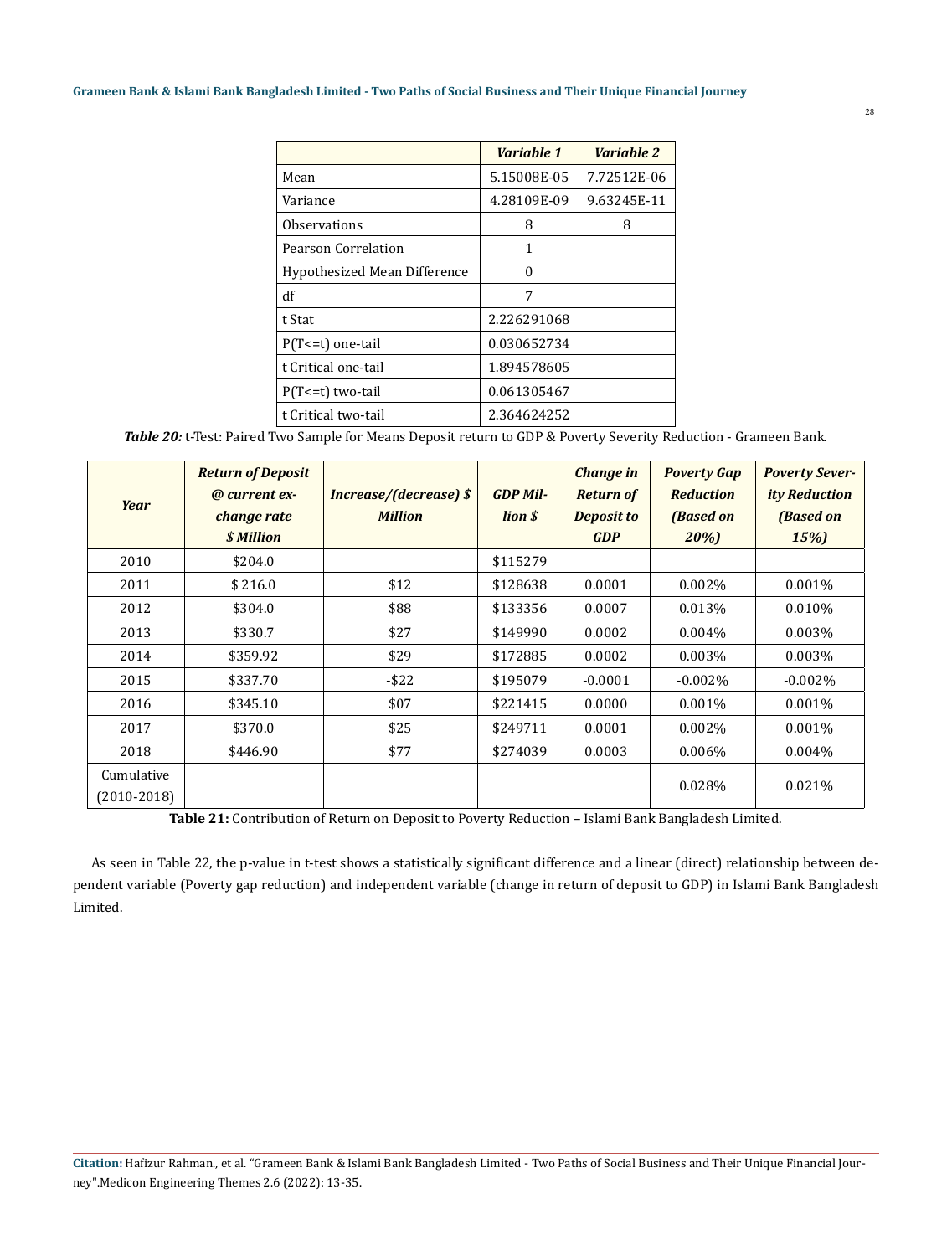|                              | Variable 1 | Variable 2  |
|------------------------------|------------|-------------|
| Mean                         | 0.000175   | 3.50837E-05 |
| Variance                     | 5.18E-08   | 2.07242E-09 |
| <b>Observations</b>          | 8          | 8           |
| Pearson Correlation          | 1          |             |
| Hypothesized Mean Difference | O          |             |
| df                           | 7          |             |
| t Stat                       | 2.179772   |             |
| $P(T<=t)$ one-tail           | 0.032831   |             |
| t Critical one-tail          | 1.894579   |             |
| $P(T \le t)$ two-tail        | 0.065663   |             |
| t Critical two-tail          | 2.364624   |             |

*Table 22:* t-Test: Paired Two Sample for Means Deposit return to GDP & poverty gap reduction - Islami Bank.

 As seen in Table 23, the p-value in t-test shows a statistically significant difference and a linear (direct) relationship between dependent variable (Poverty severity reduction) and independent variable (change in return of deposit to GDP) in Islami Bank Bangladesh Limited.

|                              | Variable 1  | Variable 2  |
|------------------------------|-------------|-------------|
| Mean                         | 0.000175418 | 2.63128E-05 |
| Variance                     | 5.18106E-08 | 1.16574E-09 |
| Observations                 | 8           | 8           |
| Pearson Correlation          | 1           |             |
| Hypothesized Mean Difference | $\Omega$    |             |
| df                           | 7           |             |
| t Stat                       | 2.179771677 |             |
| $P(T=1)$ one-tail            | 0.032831421 |             |
| t Critical one-tail          | 1.894578605 |             |
| $P(T \le t)$ two-tail        | 0.065662843 |             |
| t Critical two-tail          | 2.364624252 |             |

*Table 23:* t-Test: Paired Two Sample for Means Deposit return to GDP & poverty severity reduction - Islami Bank.

 Table 24 & 27 below indicate that based on the assumption that if \$1 increase in salaries & payroll benefits to GDP leads 20% reduction in poverty gap in Bangladesh, Grameen bank appeared to have reduced (poverty gap) 0.008% during (2010-2019) compared to 0.0133% by Islami Bank Bangladesh Limited (IBBL). Similarly, Table 24 & 27 also show that based on the assumption that if \$1 increase in salaries & payroll benefits to GDP leads 15% reduction in poverty severity in Bangladesh, Grameen bank appeared to have reduced poverty severity 0.006% during (2010-2019) compared to 0.01000% by Islami Bank Bangladesh Limited (IBBL).

**Citation:** Hafizur Rahman., et al. "Grameen Bank & Islami Bank Bangladesh Limited - Two Paths of Social Business and Their Unique Financial Journey".Medicon Engineering Themes 2.6 (2022): 13-35.

 $\overline{29}$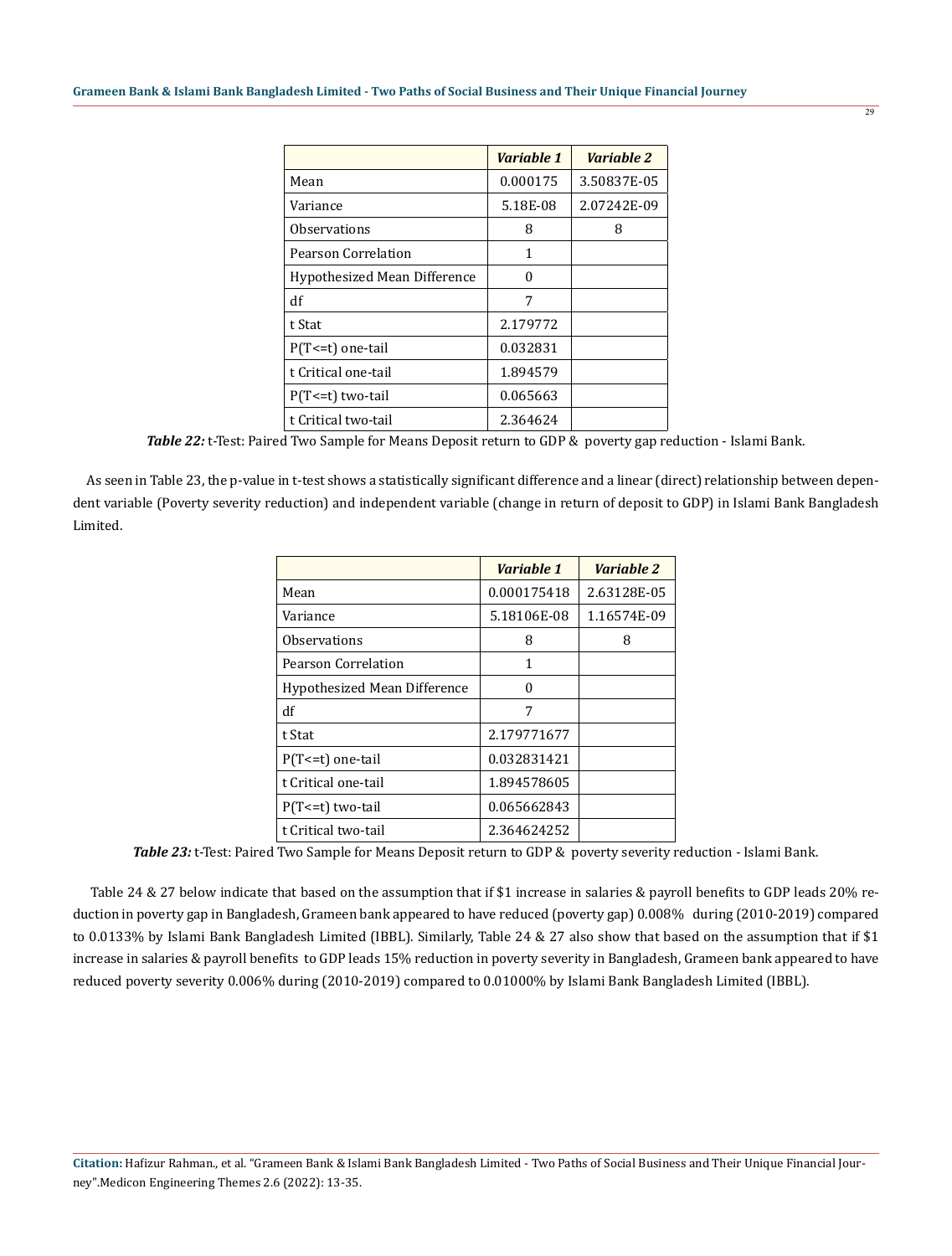#### **Grameen Bank & Islami Bank Bangladesh Limited - Two Paths of Social Business and Their Unique Financial Journey**

| Year                        | <b>Salries &amp; payroll</b><br>benefits @ current<br>exchange rate<br>\$ Million | Increase/<br>$(decrease)$ \$<br><b>Million</b> | <b>GDP Mil-</b><br>lion \$ | Change in sal-<br>aries & payroll<br>benefits to GDP | <b>Poverty Gap Re-</b><br>duction (Based<br>on $20\%$ ) | <b>Poverty Sever-</b><br><i>ity Reduction</i><br>(Based on 15%) |
|-----------------------------|-----------------------------------------------------------------------------------|------------------------------------------------|----------------------------|------------------------------------------------------|---------------------------------------------------------|-----------------------------------------------------------------|
| 2010                        | \$59.0                                                                            |                                                | \$115279                   |                                                      |                                                         |                                                                 |
| 2011                        | \$59                                                                              | \$0                                            | \$128638                   | 0.00000                                              | $0.000\%$                                               | $0.000\%$                                                       |
| 2012                        | \$61.0                                                                            | \$2                                            | \$133356                   | 0.00001                                              | $0.000\%$                                               | $0.000\%$                                                       |
| 2013                        | \$66.1                                                                            | \$5                                            | \$149990                   | 0.00003                                              | $0.001\%$                                               | $0.001\%$                                                       |
| 2014                        | \$72.59                                                                           | \$6.51                                         | \$172885                   | 0.00004                                              | 0.001%                                                  | 0.001%                                                          |
| 2015                        | \$89.1                                                                            | \$16.5                                         | \$195079                   | 0.00008                                              | 0.002%                                                  | $0.001\%$                                                       |
| 2016                        | \$129.8                                                                           | \$40.7                                         | \$221415                   | 0.00018                                              | $0.004\%$                                               | 0.003%                                                          |
| 2017                        | \$137.2                                                                           | \$7.5                                          | \$249711                   | 0.00003                                              | 0.001%                                                  | $0.000\%$                                                       |
| 2018                        | \$139.1                                                                           | \$1.9                                          | \$274039                   | 0.00001                                              | $0.000\%$                                               | $0.000\%$                                                       |
| 2019                        | \$143.0                                                                           | \$3.9                                          | \$302563                   | 0.00001                                              | $0.000\%$                                               | $0.000\%$                                                       |
| Cumulative<br>$(2010-2019)$ |                                                                                   |                                                |                            |                                                      | 0.008%                                                  | $0.006\%$                                                       |

 $\overline{30}$ 

*Table 24:* Contribution of salaries & payroll benefits to Poverty Reduction – Grameen Bank.

 As seen in Table 25, the p-value in t-test shows a statistically significant difference and a linear (direct) relationship between dependent variable (Poverty gap reduction) and independent variable (change in salary and payroll benefits to GDP in Grameen Bank.

|                              | Variable 1 | Variable 2  |
|------------------------------|------------|-------------|
| Mean                         | 4.5E-05    | 9.00553E-06 |
| Variance                     | 3.32E-09   | 1.32995E-10 |
| Observations                 | 9          | 9           |
| Pearson Correlation          | 1          |             |
| Hypothesized Mean Difference | U          |             |
| df                           | 8          |             |
| t Stat                       | 2.342675   |             |
| $P(T<=t)$ one-tail           | 0.023609   |             |
| t Critical one-tail          | 1.859548   |             |
| $P(T \le t)$ two-tail        | 0.047218   |             |
| t Critical two-tail          | 2.306004   |             |

*Table 25:* t-Test: Paired Two Sample for Means Salary & Payroll benefits to GDP & Poverty Gap Reduction - Grameen Bank.

 As seen in Table 26, the p-value in t-test shows a statistically significant difference and a linear (direct) relationship between dependent variable (Poverty severity reduction) and independent variable (change in salary and payroll benefits to GDP in Grameen Bank.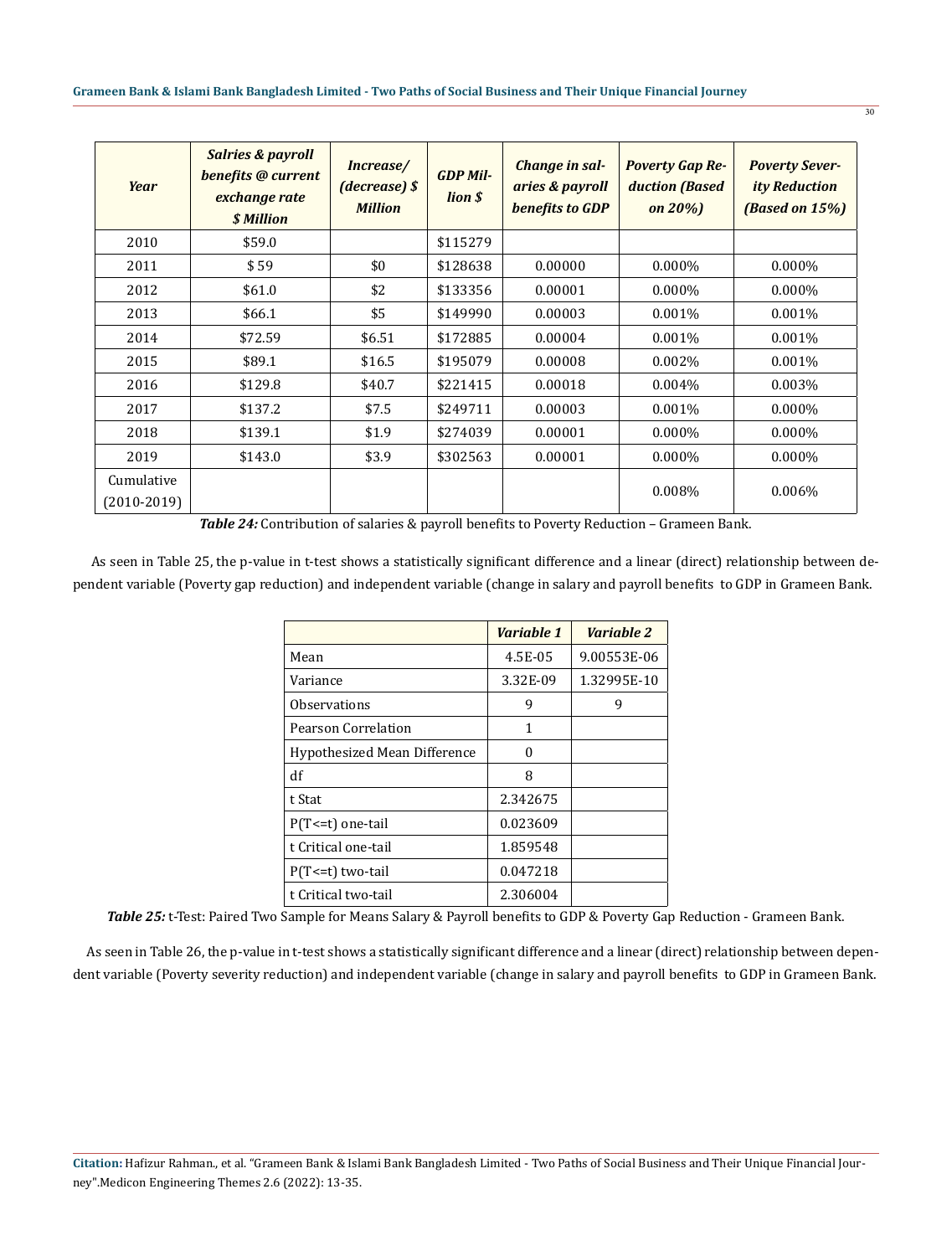|                              | Variable 1  | Variable 2 |
|------------------------------|-------------|------------|
| Mean                         | 4.50277E-05 | 6.754E-06  |
| Variance                     | 3.32489E-09 | 7.481E-11  |
| Observations                 | 9           | 9          |
| Pearson Correlation          | 1           |            |
| Hypothesized Mean Difference | O           |            |
| df                           | 8           |            |
| t Stat                       | 2.342675492 |            |
| P(T <= t) one-tail           | 0.023609033 |            |
| t Critical one-tail          | 1.859548038 |            |
| $P(T \le t)$ two-tail        | 0.047218066 |            |
| t Critical two-tail          | 2.306004135 |            |

*Table 26:* t-Test: Paired Two Sample for Means Salary Expense to GDP & Poverty Severity Reduction - Grameen Bank.

| Year                        | <b>Salries &amp; payroll</b><br>benefits @ current<br>exchange rate<br>\$ Million | Increase/<br>(decrease) \$<br><b>Million</b> | <b>GDP Mil-</b><br>lion \$ | <b>Change in</b><br>salaries &<br>payroll bene-<br>fits to GDP | <b>Poverty Gap Re-</b><br>duction (Based<br>on $20\%$ ) | <b>Poverty Severity</b><br><b>Reduction (Based)</b><br>on $15%$ |
|-----------------------------|-----------------------------------------------------------------------------------|----------------------------------------------|----------------------------|----------------------------------------------------------------|---------------------------------------------------------|-----------------------------------------------------------------|
| 2010                        | \$50.0                                                                            |                                              | \$115279                   |                                                                |                                                         |                                                                 |
| 2011                        | \$55                                                                              | \$5                                          | \$128638                   | 0.00003                                                        | 0.0007%                                                 | 0.00050%                                                        |
| 2012                        | \$70.0                                                                            | \$15                                         | \$133356                   | 0.00012                                                        | 0.0023%                                                 | 0.00174%                                                        |
| 2013                        | \$88.9                                                                            | \$19                                         | \$149990                   | 0.00012                                                        | 0.0025%                                                 | 0.00187%                                                        |
| 2014                        | \$96.44                                                                           | \$8                                          | \$172885                   | 0.00004                                                        | 0.0009%                                                 | 0.00066%                                                        |
| 2015                        | \$104.5                                                                           | \$8                                          | \$195079                   | 0.00004                                                        | 0.0008%                                                 | 0.00062%                                                        |
| 2016                        | \$150.7                                                                           | \$46                                         | \$221415                   | 0.00021                                                        | 0.0042%                                                 | 0.00313%                                                        |
| 2017                        | \$159.9                                                                           | \$9                                          | \$249711                   | 0.00004                                                        | 0.0007%                                                 | 0.00055%                                                        |
| 2018                        | \$166.7                                                                           | \$7                                          | \$274039                   | 0.00002                                                        | 0.0005%                                                 | 0.00037%                                                        |
| 2019                        | \$177.9                                                                           | \$11                                         | \$302563                   | 0.00004                                                        | 0.007%                                                  | 0.00056%                                                        |
| Cumulative<br>$(2010-2019)$ |                                                                                   |                                              |                            |                                                                | 0.0133%                                                 | 0.01000%                                                        |

*Table 27:* Contribution of salaries & payroll benefits to Poverty Reduction – Islami Bank Bangladesh Limited.

 As seen in Table 28, the p-value in t-test shows a statistically significant difference and a linear (direct) relationship between dependent variable (Poverty gap reduction) and independent variable (change in salary and payroll benefits to GDP Islami Bank Limited.

 $\overline{31}$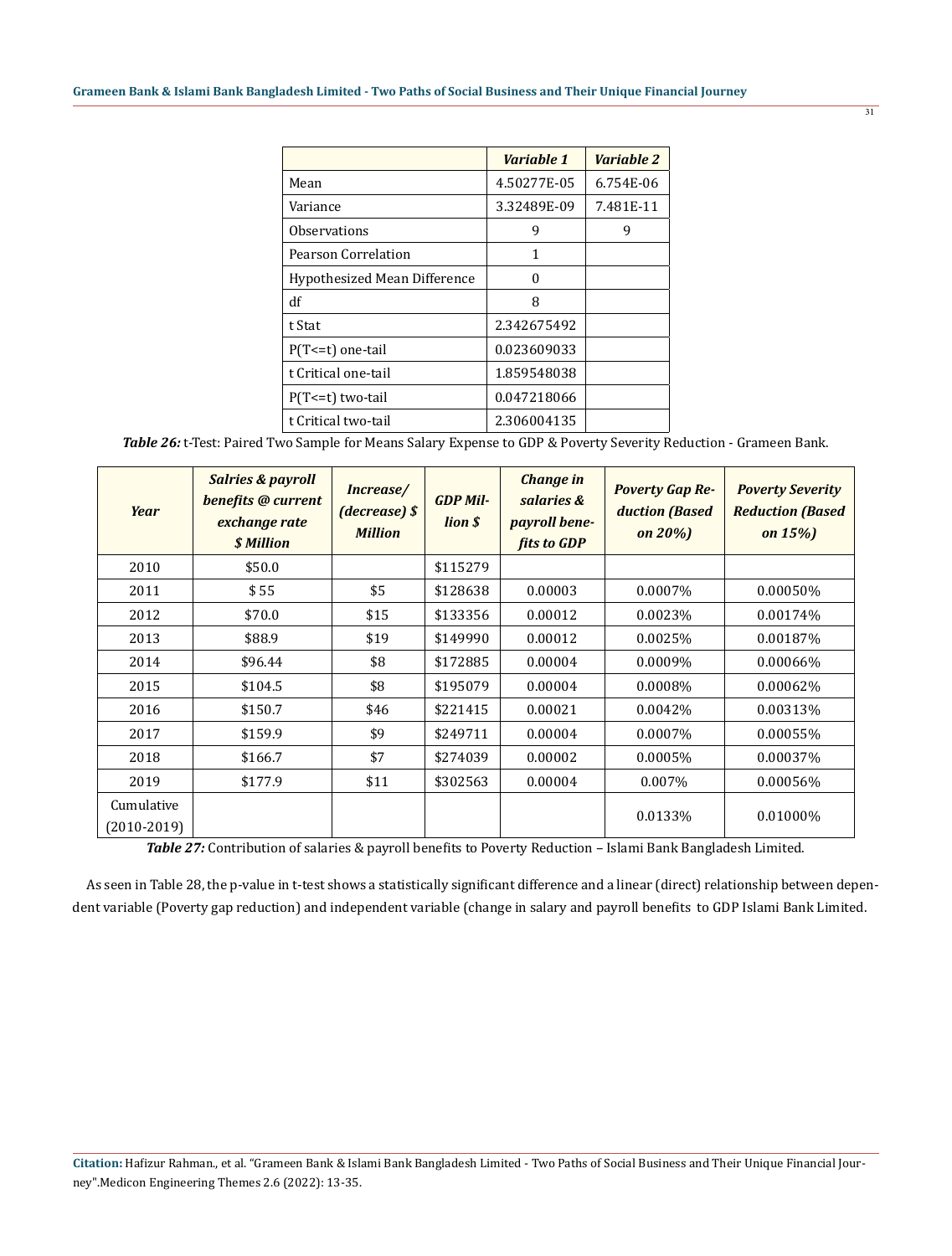|                              | Variable 1 | Variable 2  |
|------------------------------|------------|-------------|
| Mean                         | 7.41E-05   | 1.48106E-05 |
| Variance                     | 3.92E-09   | 1.56642E-10 |
| Observations                 | 9          | 9           |
| Pearson Correlation          | 1          |             |
| Hypothesized Mean Difference | O          |             |
| df                           | 8          |             |
| t Stat                       | 3.550101   |             |
| $P(T<=t)$ one-tail           | 0.003754   |             |
| t Critical one-tail          | 1.859548   |             |
| $P(T \le t)$ two-tail        | 0.007508   |             |
| t Critical two-tail          | 2.306004   |             |

*Table 28:* t-Test: Paired Two Sample for Means Salary Expenses to GDP & Poverty gap Reduction - Islami Bank.

 As seen in Table 29, the p-value in t-test shows a statistically significant difference and a linear (direct) relationship between dependent variable (Poverty severity reduction) and independent variable (change in salary and payroll benefits to GDP in Islami Bank Bangladesh Limited.

|                              | Variable 1  | Variable 2 |
|------------------------------|-------------|------------|
| Mean                         | 7.40531E-05 | 1.111E-05  |
| Variance                     | 3.91604E-09 | 8.811E-11  |
| <b>Observations</b>          | 9           | 9          |
| Pearson Correlation          | 1           |            |
| Hypothesized Mean Difference | ∩           |            |
| df                           | 8           |            |
| t Stat                       | 3.550100665 |            |
| $P(T \le t)$ one-tail        | 0.003754168 |            |
| t Critical one-tail          | 1.859548038 |            |
| $P(T \le t)$ two-tail        | 0.007508337 |            |
| t Critical two-tail          | 2.306004135 |            |

*Table 29:* t-Test: Paired Two Sample for Means Salary Expenses to GDP & Poverty severity Reduction - Islami Bank.

 Table 30 & 31 below indicate that based on the assumption that if \$1 increase in dividends paid to GDP leads 20% reduction in poverty gap in Bangladesh, Grameen bank appeared to have reduced (poverty gap) 0.00016% during (2010-2019) compared to 0.0015% by Islami Bank Bangladesh Limited (IBBL). Similarly, Table 30 &31 also show that based on the assumption that if \$1 increase in dividends paid to GDP leads 15% reduction in poverty severity in Bangladesh, Grameen bank appeared to have reduced poverty severity 0.00012% during (2010-2019) compared to 0.0012% by Islami Bank Bangladesh Limited (IBBL).

 $\overline{32}$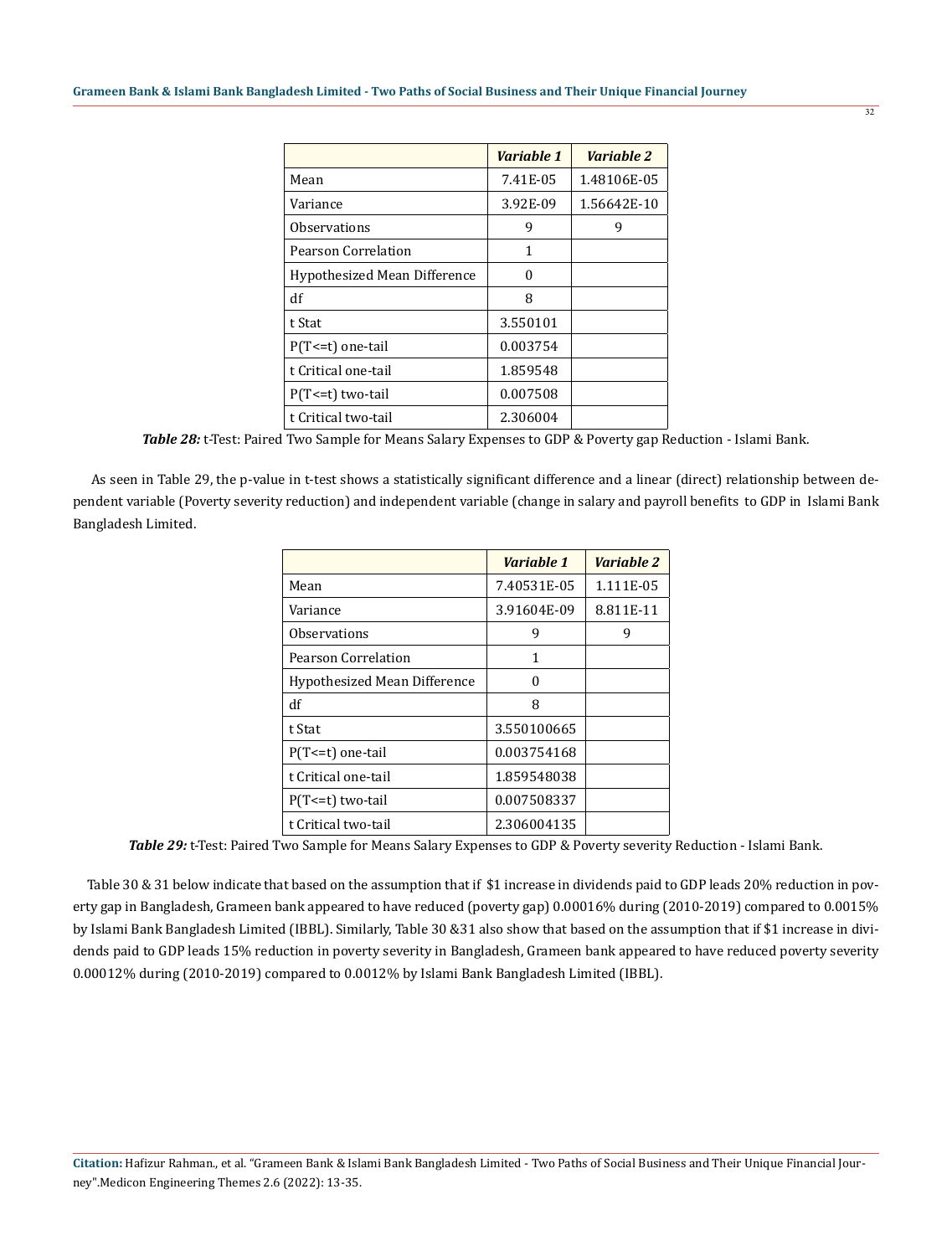| <b>Year</b>                   | Dividends paid<br>@ current ex-<br>change rate<br>\$ Million | Increase/<br>(decrease)<br><b><i>\$ Million</i></b> | <b>GDP Mil-</b><br>lion \$ | <b>Change Div-</b><br><i>idends paid</i><br>to GDP | <b>Poverty Gap Re-</b><br>duction (Based on<br>20%) | <b>Poverty Severity</b><br><b>Reduction (Based on</b><br><b>15%</b> |
|-------------------------------|--------------------------------------------------------------|-----------------------------------------------------|----------------------------|----------------------------------------------------|-----------------------------------------------------|---------------------------------------------------------------------|
| 2010                          | \$2                                                          |                                                     | \$115279                   |                                                    |                                                     |                                                                     |
| 2011                          | \$2.1                                                        | \$0.09                                              | \$128638                   | 0.000001                                           | 0.00001%                                            | 0.000011%                                                           |
| 2012                          | \$2.2                                                        | \$0.09                                              | \$133356                   | 0.000001                                           | 0.00001%                                            | 0.000010%                                                           |
| 2013                          | \$2.3                                                        | \$0.10                                              | \$149990                   | 0.000001                                           | 0.00001%                                            | 0.000010%                                                           |
| 2014                          | \$2.8                                                        | \$0.48                                              | \$172885                   | 0.000003                                           | 0.00006%                                            | 0.000042%                                                           |
| 2015                          | \$3.1                                                        | \$0.33                                              | \$195079                   | 0.000002                                           | 0.00003%                                            | 0.000025%                                                           |
| 2016                          | \$3.3                                                        | \$0.16                                              | \$221415                   | 0.000001                                           | 0.00001%                                            | 0.000011%                                                           |
| 2017                          | \$3.4                                                        | \$0.07                                              | \$249711                   | 0.000000                                           | 0.00001%                                            | 0.000004%                                                           |
| 2018                          | \$3.4                                                        | \$0.03                                              | \$274039                   | 0.000000                                           | 0.00000%                                            | 0.000002%                                                           |
| 2019                          | \$3.5                                                        | \$0.14                                              | \$302563                   | 0.000000                                           | 0.00001%                                            | 0.000007%                                                           |
| Cumulative<br>$(2010 - 2019)$ |                                                              |                                                     |                            |                                                    | 0.00016%                                            | 0.00012%                                                            |

*Table 30:* Contribution of Dividends to Poverty Reduction – Grameen Bank.

| Year                        | Dividends paid @<br>current exchange<br>rate \$ Million | Increase/<br>(decrease) \$<br><b>Million</b> | <b>GDP Mil-</b><br>lion \$ | <b>Change Div-</b><br><i>idends paid</i><br>to GDP | <b>Poverty Gap Re-</b><br>duction (Based on<br>20%) | <b>Poverty Severity</b><br><b>Reduction (Based</b><br>on $15\%$ ) |
|-----------------------------|---------------------------------------------------------|----------------------------------------------|----------------------------|----------------------------------------------------|-----------------------------------------------------|-------------------------------------------------------------------|
| 2010                        | \$8                                                     |                                              | \$115279                   |                                                    |                                                     |                                                                   |
| 2011                        | \$0                                                     | -\$8                                         | \$128638                   | 0.000061                                           | $-0.0012%$                                          | $-0.0009\%$                                                       |
| 2012                        | \$8                                                     | \$8                                          | \$133356                   | 0.000062                                           | 0.0012%                                             | 0.0009%                                                           |
| 2013                        | \$11.8                                                  | \$4                                          | \$149990                   | 0.000024                                           | 0.0005%                                             | 0.0004%                                                           |
| 2014                        | \$13.77                                                 | \$2                                          | \$172885                   | 0.000012                                           | 0.0002%                                             | 0.0002%                                                           |
| 2015                        | \$28.2                                                  | \$14                                         | \$195079                   | 0.000074                                           | 0.0015%                                             | 0.0011%                                                           |
| 2016                        | \$37.9                                                  | \$10                                         | \$221415                   | 0.000043                                           | 0.0009%                                             | 0.0007%                                                           |
| 2017                        | \$18.9                                                  | $-19$                                        | \$249711                   | 0.000076                                           | $-0.0015%$                                          | $-0.0011\%$                                                       |
| 2018                        | \$18.9                                                  | \$0.0                                        | \$274039                   | 0.000000                                           | $0.0000\%$                                          | 0.0000%                                                           |
| 2019                        | \$18.9                                                  | \$0.0\$                                      | \$302563                   | 0.000000                                           | $0.0000\%$                                          | $0.0000\%$                                                        |
| Cumulative<br>$(2010-2019)$ |                                                         |                                              |                            |                                                    | 0.0015%                                             | 0.0012%                                                           |

*Table 31:* Contribution of Dividends paid to Poverty Reduction – Islami Bank.

 Table 32 below summarizes comparative contribution of Graemeen Bank& Islamic Bank towards poverty reduction in Bangladesh from 2010-2019. The study assumes that return on deposit, salary and benefits of the employees and dividends played significant roles. In the cases of Grameen bank, dividends are enjoyed overwhelmingly by its member shareholders while majority of the Islami Bank shareholders are not the members of Rural develooment scheme of Islami Bank. The table suggests that during the period 2010- 2019 Islami Bank contributed 176% more in reducing poverty gap and 161% more in poverty severity reduction than Grameen Bank. However, when the dividends paid to shareholders of Islami Bank are excluded and dividends paid to the member's shareholders of Grameen Bank included in the count, Islami Bank's share to poverty gap reduction reaches to 166% higher than Grameen Bank. Similarly in respect of poverty severity reduction the larger performance of Islami Bank narrows to 151% instead of 161%.

33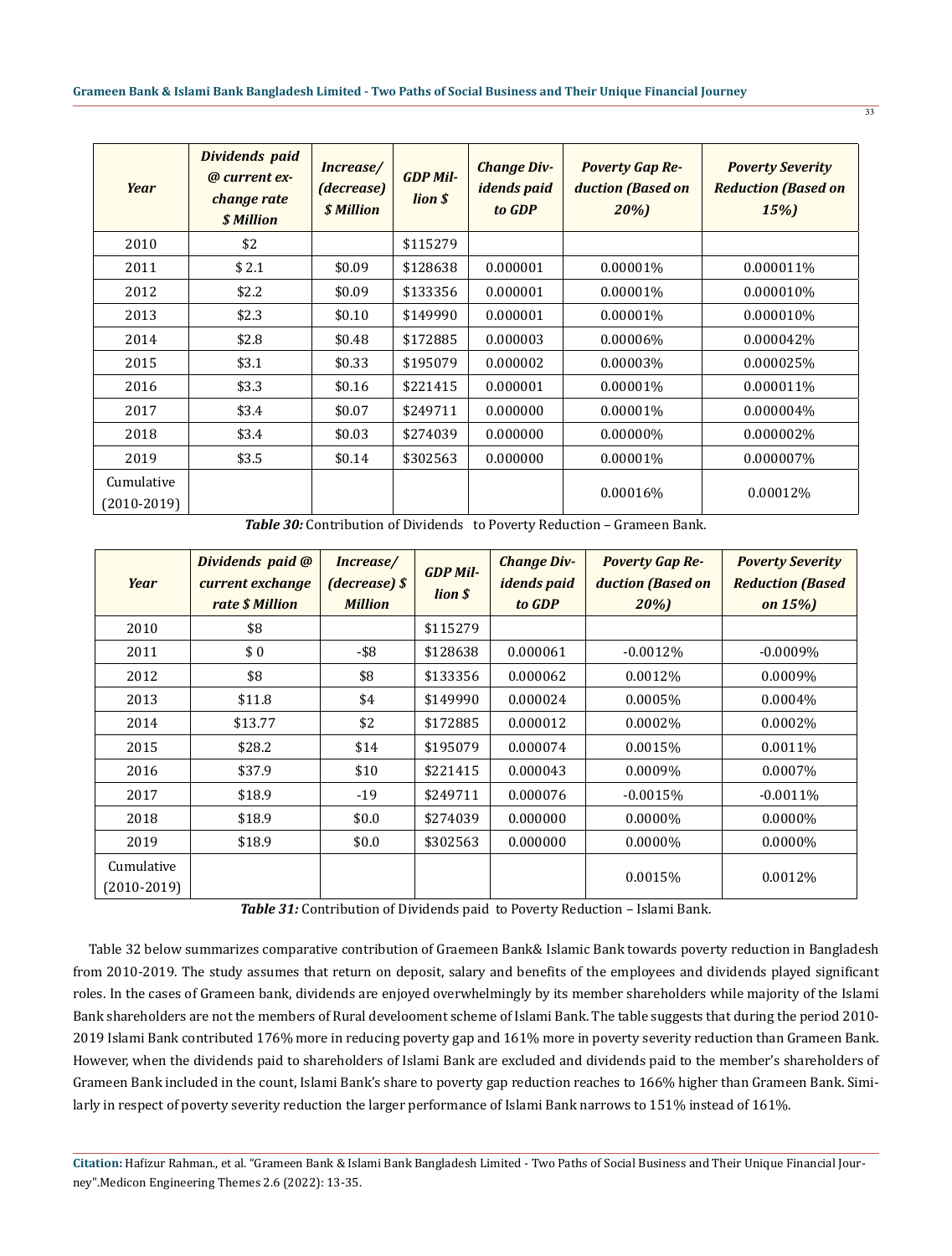| <b>Classification</b>          | <b>Cumulative % Poverty Level</b><br><b>Reduction(2010-2019)</b> | <b>Cumulative %</b><br><b>Poverty Severity</b><br><b>Reduction</b><br>$(2010 - 2019)$ | <b>Higher Contribu-</b><br>tion in poverty<br>gap reduction<br>than the peer | <b>Higher Contribution</b><br>in poverty severity re-<br>duction than the peer |
|--------------------------------|------------------------------------------------------------------|---------------------------------------------------------------------------------------|------------------------------------------------------------------------------|--------------------------------------------------------------------------------|
| <b>From Deposit Return</b>     |                                                                  |                                                                                       |                                                                              |                                                                                |
| Grameen Bank                   | 0.008%                                                           | 0.006%                                                                                |                                                                              |                                                                                |
| Islami Bank                    | 0.03%                                                            | 0.02%                                                                                 | 275%                                                                         | 239%                                                                           |
| From salary & payroll benefits |                                                                  |                                                                                       |                                                                              |                                                                                |
| Grameen Bank                   | 0.008%                                                           | 0.006%                                                                                |                                                                              |                                                                                |
| Islami Bank                    | 0.013%                                                           | $0.01\%$                                                                              | 63%                                                                          | 67%                                                                            |
| <b>From Dividends paid</b>     |                                                                  |                                                                                       |                                                                              |                                                                                |
| Grameen Bank                   | 0.0002%                                                          | 0.0001%                                                                               |                                                                              |                                                                                |
| Islami Bank                    | 0.002%                                                           | $0.001\%$                                                                             |                                                                              |                                                                                |
| Total                          |                                                                  |                                                                                       |                                                                              |                                                                                |
| Grameen Bank                   | 0.02%                                                            | $0.01\%$                                                                              |                                                                              |                                                                                |
| Islami Bank                    | 0.04%                                                            | 0.03%                                                                                 | 176%                                                                         | 161%                                                                           |

*Table 32:* Summary - Contribution of Grameen Bank & Islami Bank of Bangladesh Limited towards Poverty Reduction in Bangladesh - 2010-2019.

## **Limitations**

 The study is conducted primarily based on the secondary data. Future researchers are welcome to make multiple sample surveys especially in rural Bangladesh in order to reflect how effectively both the organizations are working under the normal dictates of market mechanism rather than under any interventions.

### **Major Findings**

 Although IBBL is over four times larger than Grameen Bank, the most recent financial statements indicate that Grameen Bank is using its investible assets more effectively than Islami Bank. On the other hand, Islami Bank's share in reducing poverty gap and poverty severity in Bangladesh was significantly higher than Grameen Bank as appears in the Table 32 above.

### **Conclusion**

 Through the discovery of collateral free microfinancing, Grameen Bank incredibly demonstrated its worldwide superiority. This perception reveals that it is more Islamic than Islamic bank (when Islamic faith encourages for an equitable just society) while Islamic Bank Bangladesh Limited demonstrated its efficacy that Islamic bank is not less Grameen (rural) than Grameen bank. Once RDS will be able to expand and be more competitive to Grameen Bank, it is expected that Shariah based IBBL model will be able to show a more tested and a distinct path of social business. The noble mission that these two institutions have undertaken will provide a useful & effective modus operandi in creating a new economic order as well. A world battered constantly by Corona virus needs their presence of social business more urgently in today's socio-economic landscape than any time human civilization experienced ever.

#### **References**

- 1. Verses 2-275 Surah Al-Baqarah The Noble Quran Audited Annual Financial Statements IBBL (2009-2019).
- 2. [Social enterprise: statistics from around the world.](http://socialgoodstuff.com/2016/08/statistics-from-around-the-world/)
- 3. [Kamrunnaher Munni. "Poverty Alleviation Scheme of IBBL through RDS in Relation with Brac: A Comprehensive Analysis". Inter](http://www.crimbbd.org/wp-content/uploads/2017/06/4.2.9.pdf)[national Journal of Ethics in Social Sciences 4.2 \(2016\).](http://www.crimbbd.org/wp-content/uploads/2017/06/4.2.9.pdf)

**Citation:** Hafizur Rahman., et al. "Grameen Bank & Islami Bank Bangladesh Limited - Two Paths of Social Business and Their Unique Financial Journey".Medicon Engineering Themes 2.6 (2022): 13-35.

 $\overline{34}$